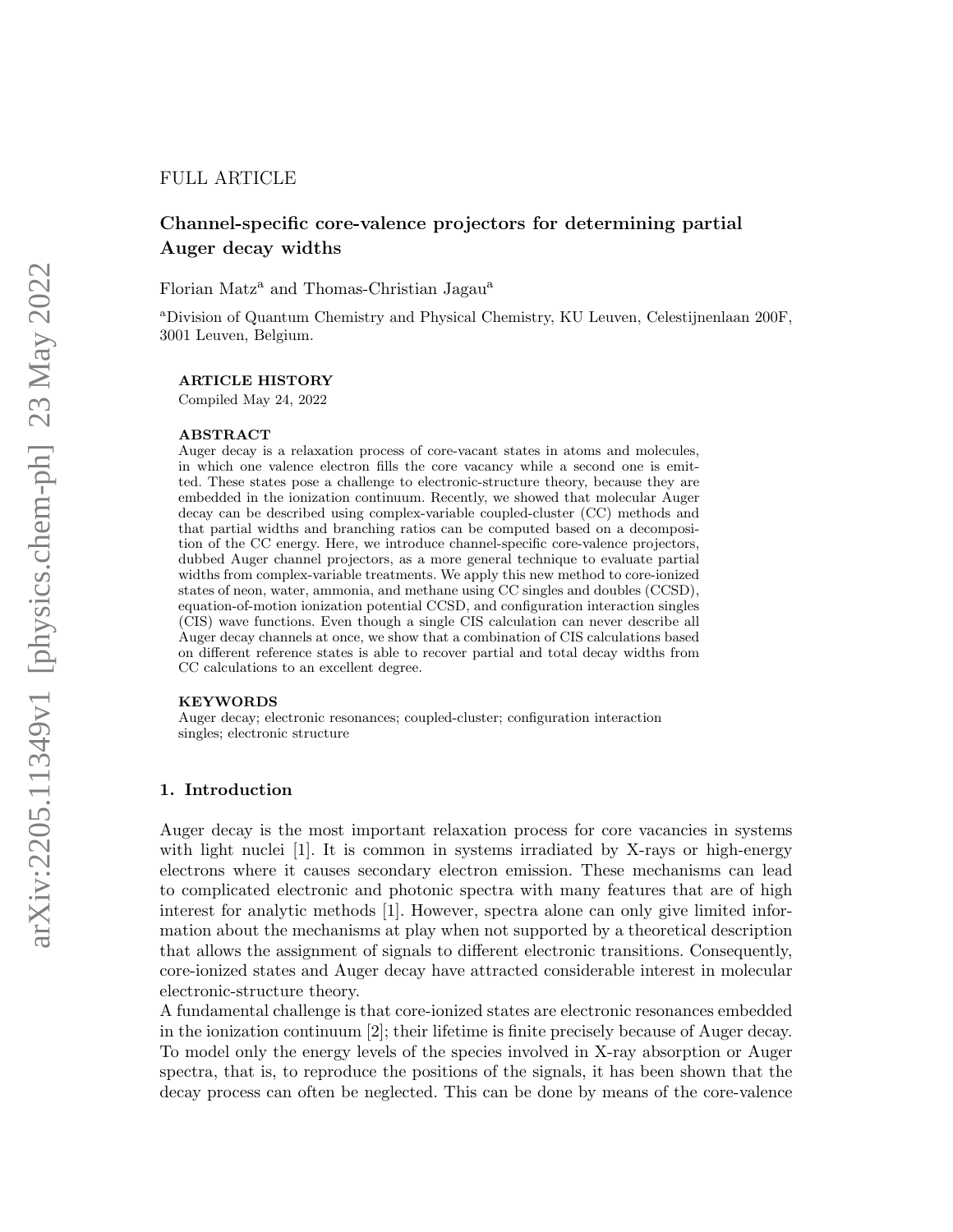separation [3] (CVS), which removes from the wave function those configurations that describe the decay. Electronic-structure methods used with CVS projectors include in particular algebraic diagrammatic construction (ADC) [4, 5], coupled-cluster (CC) [6], and equation-of-motion coupled-cluster (EOM-CC) methods [7–9].

To actually describe Auger decay, one needs a more elaborate approach to treat the interaction of the metastable core-vacant state with the continuum. Corresponding approaches can be based on the R-matrix method [10–12] or the theory of electronic resonances by Fano [13] and Feshbach [14]. Here, the Hilbert space is partitioned into a bound and a continuum part and the outgoing Auger electron is represented either implicitly using Stieltjes imaging [15–19] or explicitly where its wave function is approximated as a plane wave, Coulomb wave or scattered molecular wave [20–26]. These approaches have the advantage that electronic-structure methods for bound states can be used to describe the initial and final states of Auger decay, but modeling the wave function of the outgoing electron correctly can be challenging [22, 26].

Complex-variable techniques based on non-Hermitian quantum chemistry [2, 27, 28] offer an alternative framework for the treatment of Auger decay [29]. Here, electronic resonances are described as discrete  $L^2$  integrable solutions of the Schrödinger equation with complex energy  $E_{\text{res}} = E - i\Gamma/2$ , where E is the physical energy of the state and  $\Gamma$  its decay width. In our earlier work [29], we used complex scaling of the Hamiltonian [30, 31] and of the exponents of the basis functions [32, 33] to describe molecular Auger decay. This allows a more black-box approach in the sense that no explicit treatment of the continuum is necessary but the computational cost is increased because of unphysical parameter dependencies [2, 28].

A special interest in the context of Auger decay lies in determining the probability with which a core-ionized state decays into a certain final state. This is usually quantified in terms of partial widths  $\Gamma_i$ , which add up to the total width  $\Gamma$  [1]. Partial widths determine the signal intensities in Auger spectra but they are also relevant because only certain final states of Auger decay can undergo further decay processes such as intermolecular Coulombic decay (ICD) [34] or electron-transfer mediated decay (ETMD) [35].

In our previous work [29], we showed that one can decompose the imaginary part of the energy from a complex-variable CC singles and doubles (CCSD) calculation into contributions from different excitations that can be associated with the decay channels. This allowed the evaluation of partial decay widths from such calculations. However, a similar decomposition of the equation-of-motion ionization potential (EOMIP)-CCSD energy gave bad results.

In the present work, we introduce Auger channel projectors (ACPs) as a more general technique to extract partial decay widths from complex-variable calculations. ACPs are similar to CVS projectors but applied only to individual decay channels. They enable accurate calculations of partial decay widths from CCSD, EOM-CCSD, and configuration interaction singles (CIS) wave functions and may potentially be applied to other wave functions as well. A more detailed discussion of the theory of ACPs is given in Sec. 2, whereas Sec. 3 presents numerical results for core-ionized water and Sec. 4 further applications to neon, ammonia, and methane. Some general conclusions are provided in Sec. 5.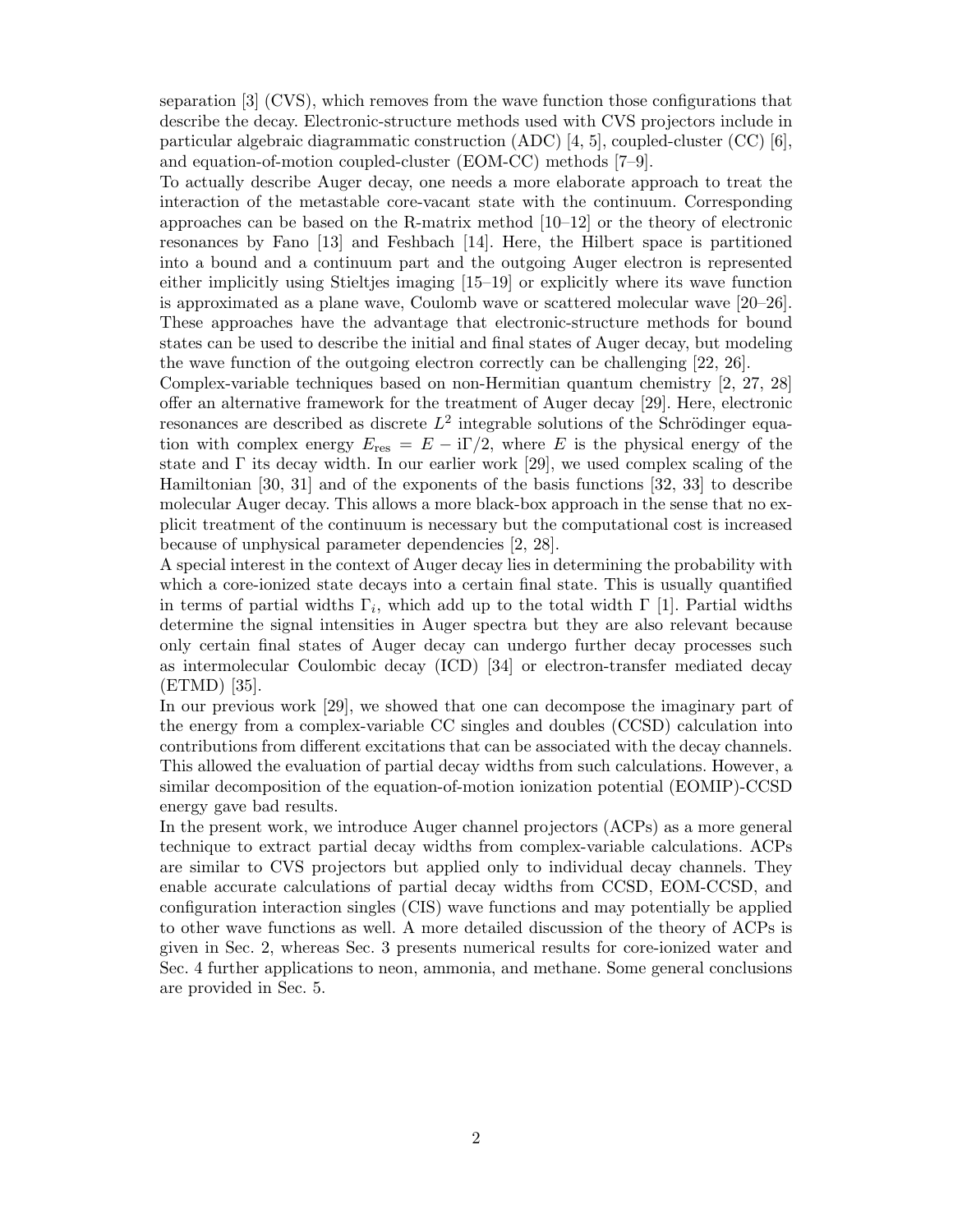## 2. Theory

#### 2.1. Describing Auger decay with complex-variable methods

General overviews of complex scaling can be found, for example, in Refs. [2, 27]. Our approach to molecular Auger decay is based on the method of complex basis functions [32, 33, 36], which is a variant of complex scaling suitable for molecular electronic resonances. In this method, the exponents of several basis functions are multiplied by a complex number  $e^{-2i\theta}$  with  $\theta$  as scaling angle. While it can be shown that the complex resonance energies  $E_{res} = E - i\Gamma/2$  are independent of  $\theta$  in the basis-set limit,  $E_{\text{res}}$  does depend on  $\theta$  in actual calculations with a finite basis set. In accordance with previous work, we determine the optimal value of  $\theta$  by minimizing  $|dE/d\theta|$  [37, 38]. For this purpose, trajectories  $E(\theta)$  need to be calculated.

We discussed the application of complex-scaled methods to Auger decay in detail in our preceding work [29]. It is necessary to include in the wave function for a coreionized state configurations in which the core vacancy is filled by one valence electron and another valence electron is emitted into the continuum. The latter is represented in complex-scaled methods by the excitation of an electron into a virtual orbital with a high real energy and a significant imaginary energy [29].

We showed [29] that ∆CCSD [39–41] and EOMIP-CCSD [41–43] yield accurate total and partial Auger decay widths and discussed the strengths and weaknesses of these methods. In the ∆CCSD approach, the neutral ground state of the system and the core-ionized decaying state are described independently from each other by two CCSD wave functions. All final states of Auger decay are double excitations with respect to the core-ionized reference determinant  $|\Psi_0\rangle$  and thus included in the CCSD wave function. This is illustrated for an exemplary four-orbital system in the upper panel of Figure 1. While all determinants included in this wave function have  $M_S = 1/2$ , a further distinction is possible when not taking into account the outgoing electron in the virtual orbital: There are closed-shell determinants (marked in purple), highspin determinants (marked in red) that represent a triplet final state, and low-spin open-shell determinants (marked in blue) that can be linearly combined to form either a singlet or a triplet final state. Only when neglecting the outgoing electron is the description of the final states spin-complete.

An alternative approach is EOMIP-CCSD, where the wave function of the core-ionized state is constructed by applying a linear excitation operator to a CCSD wave function for the neutral ground state. In EOMIP-CCSD, this operator consists of 1-hole and 2-hole-1-particle excitations. As illustrated in the lower panel of Figure 1, all Auger decay channels can be written as 2-hole-1-particle excitations starting from the neutral ground state and are thus included in the EOMIP-CCSD wave function. The same classification of the decay channels as in CCSD is possible and represented in Figure 1 by the same colors. However, in contrast to an open-shell CCSD approach, the EOMIP-CCSD wave function is by construction a spin eigenfunction.

In our previous work [29], we demonstrated that a main advantage of ∆CCSD over EOMIP-CCSD is that partial decay widths can be evaluated from contributions  $\text{Im}\left[t_{ij}^{ab}\left\langle ij\right\vert \ket{ab}\right]$  to the imaginary part of the energy where i and j are valence orbitals,  $\alpha$  is the core hole, and  $\delta$  is any virtual orbital representing the state of the outgoing Auger electron. For an EOMIP-CCSD wave function, a similar energy decomposition leads to artificially large partial widths even though total decay widths are not less accurate than those calculated with CCSD [29].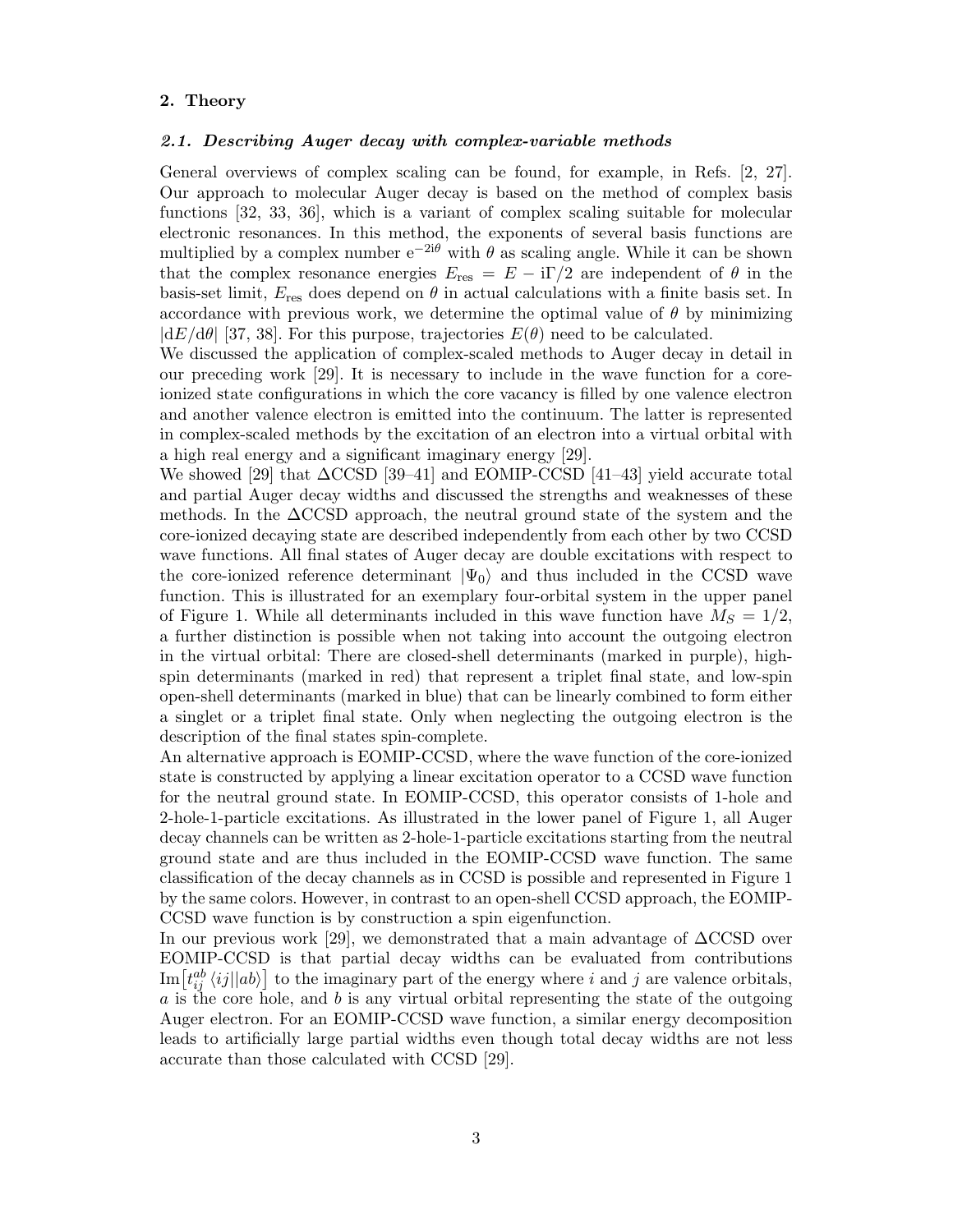

Figure 1. Determinants needed to describe Auger decay in a Hilbert space spanned by 4 orbitals as obtained from CCSD (upper part) or EOMIP-CCSD (lower part) calculations. See text for further explanation.

### 2.2. Auger channel projection

In this work, we demonstrate how to gain access to partial decay widths using other complex-variable electronic-structure methods besides CCSD. The new method can be seen as a generalization of the CVS projector [3]. The latter removes from the excitation manifold all determinants where valence electrons are excited into core orbitals, thus all those marked in red, blue and purple in Figure 1. In this way, the decay is quenched and the imaginary part of the energy stays zero apart from contributions resulting from the representation of the wave function in a finite basis set.[2, 28]

The CVS projector can be thought of as a sum of projectors representing individual Auger decay channels, which we will call Auger channel projectors (ACPs). We now determine the wave function under the constraint that only the amplitudes leading to certain Auger final states are zero. Because we would like to keep the wave function as similar as possible to those obtained with or without CVS, we suggest two ways to use this concept to determine partial widths:

In the "in" variant of the ACP, a single Auger decay channel is included in the wave function so that the imaginary part of the energy changes from approximately zero in the CVS method to a negative number. Because the imaginary part of the energy is not necessarily zero in finite basis set calculations with a CVS method, we choose to calculate the partial width as the difference between the imaginary energies obtained with ACP and CVS. The advantage of this "in" variant is that the observed decay can be attributed unequivocally to the active decay channel.

In the "out" variant of the ACP, a single decay channel is removed from the excitation manifold. Im( $E$ ) will be less negative than with the original method where all decay channels are active. We then evaluate the partial width from the energy difference between the unmodified wave function and the ACP variant with one channel projected out. This carries the benefit that the result is much closer to the wave function that includes all decay channels so that the interaction between different decay processes and its effect on the energy is considered.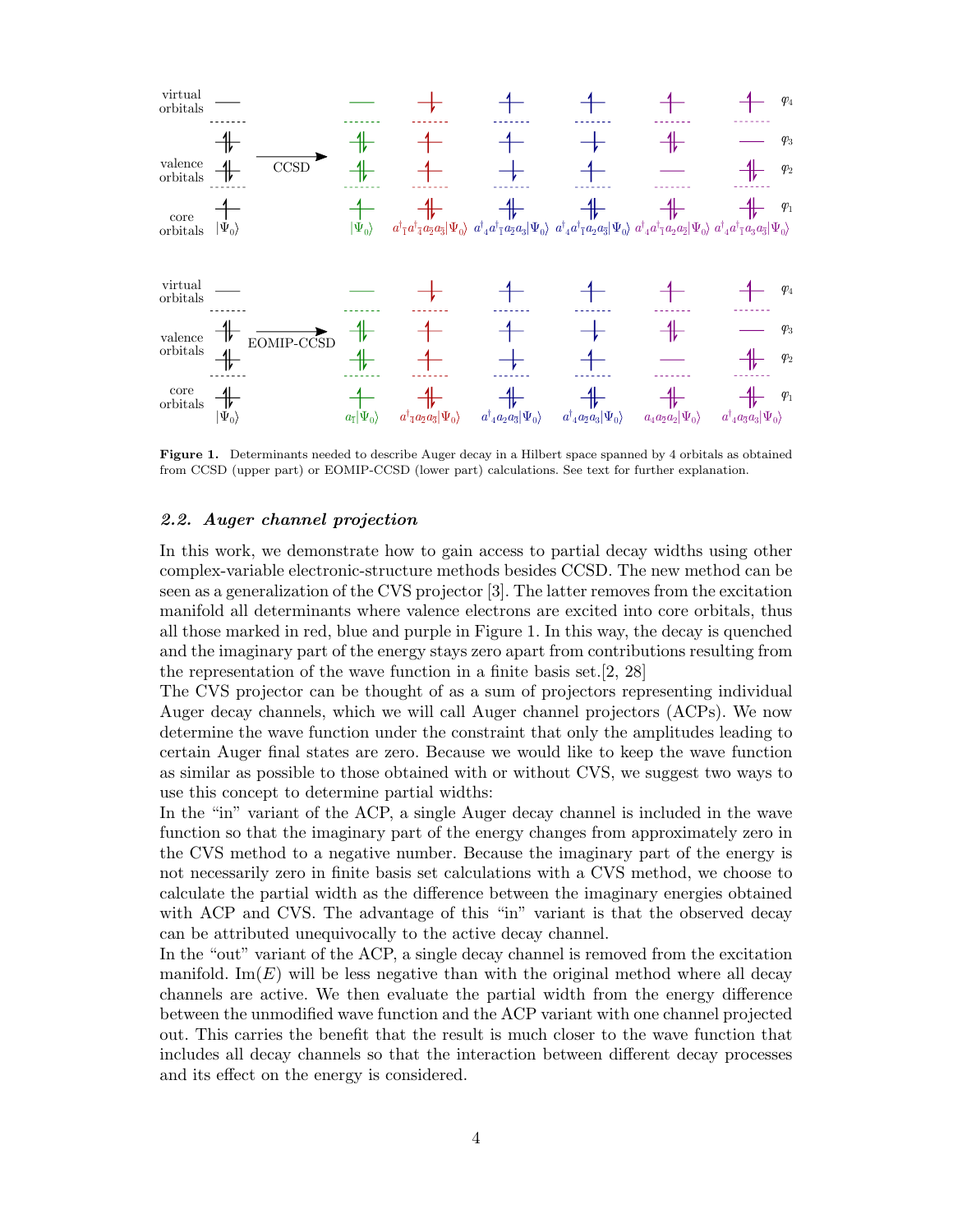

Figure 2. Determinants needed to describe Auger decay in a Hilbert space spanned by 4 orbitals as obtained from different CIS calculations. See text for further explanation.

Since the computational cost of a single EOMIP-CCSD calculation scales as  $N_{\rm occ}^2 N_{\rm virt}^3$ and since there are in general  $N_{\text{occ}}^2$  decay channels, an ACP-EOMIP-CCSD treatment effectively scales as  $N_{\text{occ}}^4 N_{\text{virt}}^3$  if all decay channels shall be considered individually. The cost of CCSD scales as  $N_{\text{occ}}^2 N_{\text{virt}}^4$  so that ACP-EOMIP-CCSD is, in theory, preferable over decomposition of the CCSD energy in terms of computational cost if  $N_{\text{virt}} > N_{\text{occ}}^2$ . This is the case in typical complex-variable calculations. Also, EOMIP-CCSD can be based on a closed-shell reference state, which requires less memory than an openshell CCSD treatment of the core-ionized state. We note, however, that our current implementation of ACPs is not able to carry out multiple consecutive EOMIP-CCSD calculations with different ACPs; instead the CCSD calculation for the reference state needs to be repeated.

## 2.3. Application of Auger channel projectors to CIS wave functions

Because it involves two electrons, Auger decay is sometimes referred to as a "correlation-driven" process [44–46]. However, this does not mean that a correlated electronic-structure method needs to be employed for describing it. Namely, it is possible to describe Auger decay with a CIS wave function [47, 48], which only comprises single excitations out of some reference determinant  $|\Psi_0\rangle$ . CIS can be implemented with  $N^4$  scaling and is size-extensive similar to EOM-CC methods and in contrast to higher-order CI methods.

Describing Auger decay with a CIS wave function requires to choose a reference determinant whose single-excitation manifold comprises both the core-ionized determinant and the final state of Auger decay. As illustrated in Figure 2, this is only possible if the reference determinant has a hole in a valence shell and this hole is also present in the Auger final state. This implies that a CIS calculation can only describe a subset and never all possible Auger decay channels. The imaginary part of the CIS energy must therefore not be interpreted as a total Auger decay width.

Figure 2 shows that each decay channel is described by at least one CIS wave function. More specifically, determinants representing closed-shell final states (purple in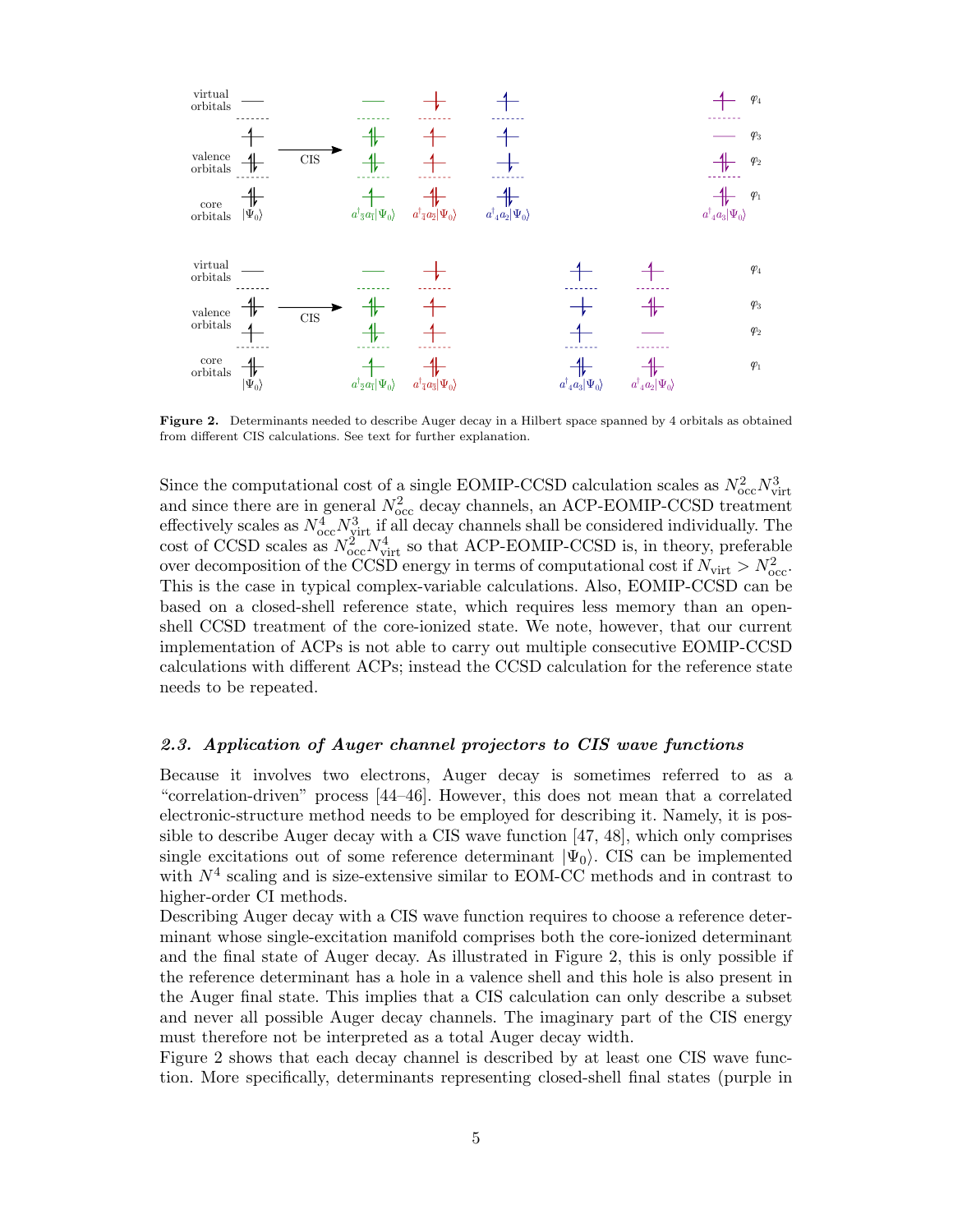Figure 2) are included in only one CIS wave function, whereas the red determinants associated with triplet final states are are each contained in exactly two CIS wave functions. Open-shell singlet final states are described by the blue determinants, which are also each contained in exactly one CIS wave function. However, for a proper description of an open-shell singlet, one needs to combine the blue determinants in pairs while this is not needed for the red ones. Also note that the blue determinants do not contribute to the low-spin components of the triplet final states because all determinants in Figure 2 have  $M_S = 1/2$  and the outgoing Auger electron has necessarily alpha spin in the blue determinants.

Even though this analysis is approximate because we start from an unrestricted Hartree-Fock (HF) reference determinant, which is not a spin eigenfunction, it suggests the following procedure to compute the total Auger decay width using CIS: We first construct all possible HF determinants with a hole in a valence orbital and then apply the ACPs as introduced in Sec. 2.2 to the corresponding CIS wave functions to identify the contributions of individual determinants to the decay width. In a second step, we combine the obtained results as follows: Contributions from triplet final states (red determinants in Figure 2) are averaged, while contributions from singlet final states (blue and purple determinants in Figure 2) are simply added up. We add that a straightforward summation of the imaginary energies obtained in the different CIS calculations may offer a good approximation to the total Auger decay width because triplet decay channels typically contribute much less than singlet states.

We also note that there is no unambiguous way to obtain the core-ionization energy from such CIS calculations because the CIS eigenvalues represent only energy differences between the core-ionized state and different valence-ionized states and do not involve the neutral ground state. Furthermore, these energies cannot be expected to be accurate given the limited accuracy of CIS excitation energies in general [48].

## 2.4. Special considerations for non-Abelian point groups

Molecules with non-Abelian point-group symmetry can possess degenerate occupied orbitals, which complicates the extraction of partial decay widths from complexvariable calculations. We illustrate this in the following for methane  $(CH_4)$  which has the electronic configuration  $(1a_1)^2(2a_1)^2(1t_2)^6$ . The analysis applies to CIS, CCSD, and EOMIP-CCSD wave functions alike.

As discussed in Sec. 2.2, it is necessary to set to zero all excitations that describe a particular decay channel in order to calculate the respective partial width. In decay channels where at most one degenerate occupied orbital is involved, these excitations can be identified by considering only the occupancy of the valence orbitals.

For example, for methane every  $(2a_1)^{-2}$  determinant describes decay into the corresponding  $^{1}A_{1}$  state. The outgoing Auger electron must occupy a virtual orbital of  $a_1$  symmetry as well because the core-ionized state has  ${}^2A_1$  symmetry overall but this need not be taken into account for the determination of partial widths. Likewise, every  $(2a_1)^{-1}(1t_2)^{-1}$  determinant contributes to decay into the  ${}^{1}T_2$  or  ${}^{3}T_2$  state depending on the spin of the outgoing electron. Here, the equivalence of  $(2a_1)^{-1}(2t_2^x)^{-1}$ ,  $(2a_1)^{-1}(2t_2^y)^{-1}$ , and  $(2a_1)^{-1}(2t_2^z)^{-1}$  can be exploited to reduce the number of necessary calculations.

In contrast,  $(1t_2)^{-2}$  determinants contribute to four different decay channels:  ${}^1A_1, {}^1T_2$ , <sup>1</sup>E, and <sup>3</sup>T<sub>1</sub> according to the direct product t<sub>2</sub>  $\otimes$  t<sub>2</sub>. Singlet and triplet channels can be distinguished depending on whether the outgoing electron has  $\alpha$  or  $\beta$  spin, but for the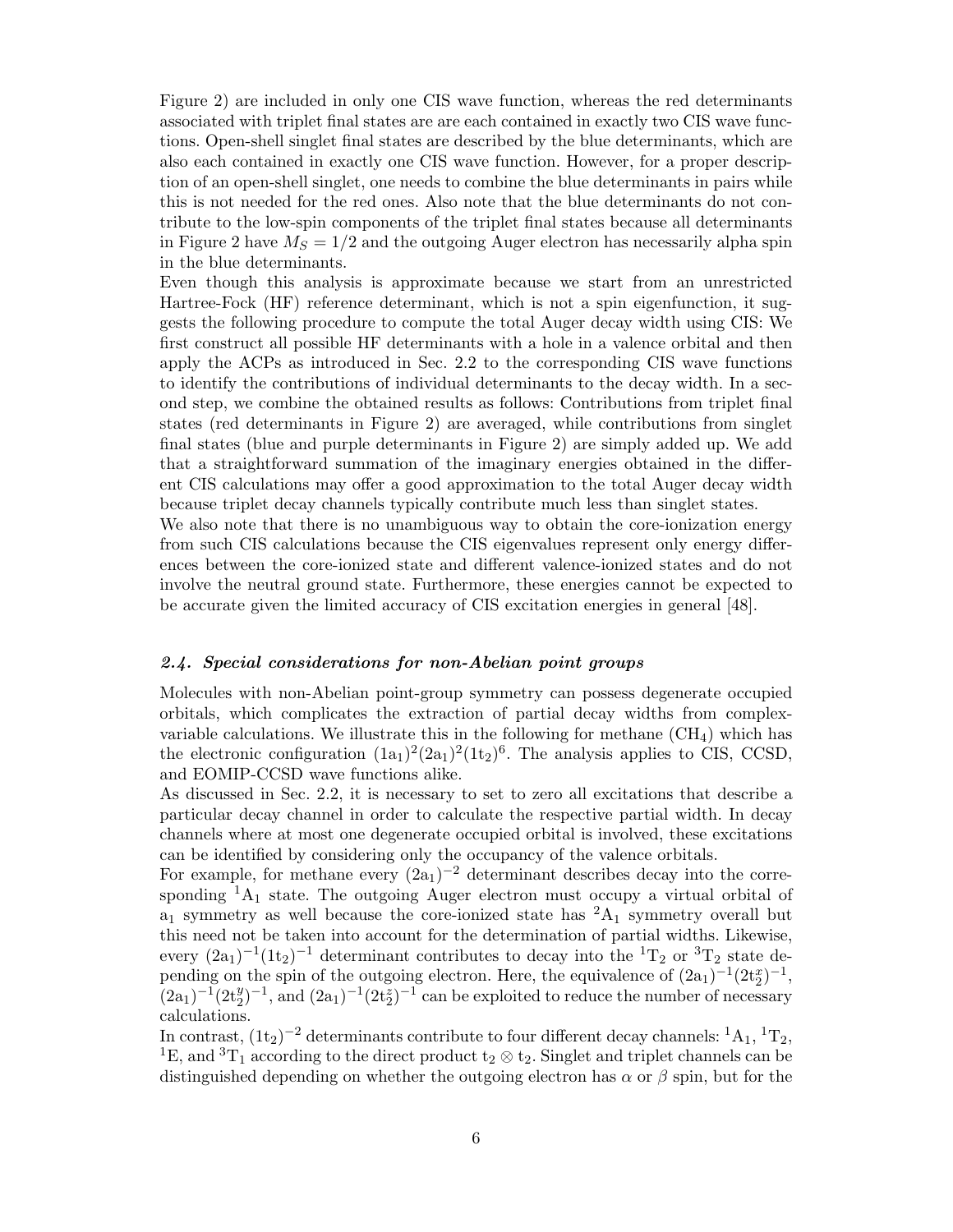distinction between the different singlet states it is necessary to consider in addition if the irreducible representation of the virtual orbital where the outgoing electron resides is  $a_1$ , e, or  $t_2$ . The partial widths can then be determined by projecting out at once all  $(1t_2)^{-2}$  determinants where virtual orbitals of a particular symmetry have been filled and bearing in mind that the irreducible representation of the core-ionized state is  $A_1$ . We modified our previous implementation [29] according to these thoughts; however, special attention must be paid to the case of CIS. As discussed in Sec. 2.3, CIS calculations need to be based on HF determinants with a hole in a valence shell. If this shell is degenerate in the closed-shell HF wave function, the degeneracy is broken in the corresponding cationic wave function. As a consequence, the degeneracy of virtual shells is also lost so that the identification of the physical decay channels becomes ambiguous.

In this work, we assign the symmetry-broken virtual orbitals that host the Auger electron to the irreducible representations of the molecular point group by energetic proximity: those which are closest to each other are assumed to be degenerate if the electronic wave function transformed to the molecular point group. Consider as a numerical illustration a HF wave function for the methane cation: The artificial splitting in the virtual e orbitals induced by an asymmetric occupation of the  $1t<sub>2</sub>$ orbitals amounts to at most 0.07 a.u., which is considerably lower than the energetic separation between virtual orbitals belonging to different shells. The identification of the decay channels is thus easy. However, this is not always the case, especially not if the virtual orbitals to be distinguished belong to the same irreducible representation as the valence shell with the hole. As an example, in the ammonia cation  $(NH_3^+)$  the artificial splittings in the virtual e orbitals amount to up to 0.5 a.u. which makes a distinction between the <sup>1</sup>E and <sup>1</sup>A<sub>1</sub> decay channels dubious.

## 3. Auger decay of core-ionized water

As a proof of concept, we use the  $1a_1^{-1}$  state of the water molecule, with an electronic configuration of  $(1a_1)^1(2a_1)^2(1b_2)^2(3a_1)^2(1b_1)^2$ . We showed before that Auger decay in this system can be accurately described using a basis where s and p shells are taken from the aug-cc-pCV5Z basis set and the shells with higher angular momentum from the aug-cc-pCVTZ basis set. Two complex-scaled s-, p-, and d-shells were added on top at each atom [29]. As the augmentation of the basis set with diffuse shells was found to be of minor importance, we employ the "cc-pCVTZ  $(5sp) + 2\times (spd)$ " basis set in this work. Additional results using 4 complex-scaled s, p and d shells are reported in the Supplementary Material. The exponents of the complex-scaled shells are obtained using the strategy published earlier [29] and available from the Supplementary Material. We conducted all calculations using a modified version of the Q-Chem program package [49]. The CIS calculations were performed with the complex-variable CCSD and EOM-CCSD codes of Q-Chem [36, 50–53] where we set to zero all CCSD amplitudes and the EOM-CCSD doubles amplitudes.

## 3.1. CCSD and EOMIP-CCSD results

The total decay half-width of water, calculated as the difference between the imaginary energies of the ground state and the core-ionized state, amounts to 71 meV with EOMIP-CCSD at  $\theta_{opt} = 22^{\circ}$  and 70 meV with  $\Delta$ CCSD at  $\theta_{opt} = 16^{\circ}$ . Partial halfwidths obtained using the energy decomposition method introduced in our earlier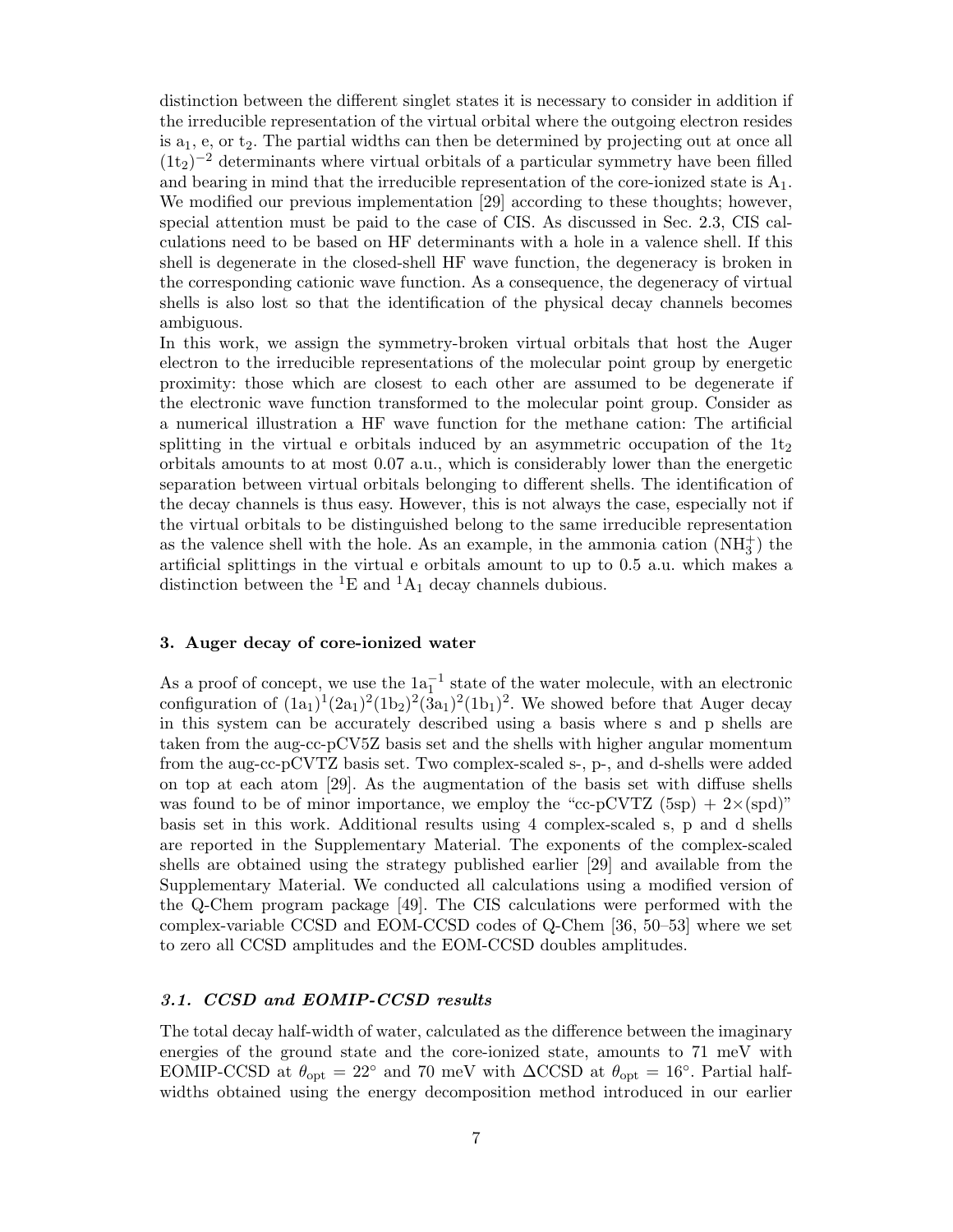| Decay<br>channel     | EOM-CCSD<br>Fano <sup>a</sup> | CCSD<br>EOMIP-CCSD<br>decomposition |        | ACP-CCSD<br>$\lq\lq$ in"<br>"out" |         | "out" | ACP-EOMIP-CCSD<br>$\sin$ " |
|----------------------|-------------------------------|-------------------------------------|--------|-----------------------------------|---------|-------|----------------------------|
| $2a_1 2a_1$          | 7.7                           | 9.1                                 | 8.1    | 9.8                               | 8.9     | 8.5   | 8.4                        |
| $2a_13a_1$ (singlet) | 6.8                           | 6.8                                 | 2.3    | 6.6                               | 6.7     | 6.6   | 6.3                        |
| $2a_13a_1$ (triplet) | 1.9                           | 1.3                                 | 3.4    | 1.3                               | 0.9     | 1.2   | 1.0                        |
| $2a_11b_1$ (singlet) | 4.8                           | 6.5                                 | $-3.7$ | 6.0                               | 5.4     | 6.1   | 5.9                        |
| $2a_11b_1$ (triplet) | 2.1                           | 1.6                                 | 2.4    | $1.5\,$                           | 1.1     | 1.4   | 1.2                        |
| $2a_11b_2$ (singlet) | $3.2\,$                       | 4.1                                 | 3.5    | 3.8                               | $3.2\,$ | 4.2   | 3.9                        |
| $2a_11b_2$ (triplet) | 1.5                           | 1.0                                 | 3.1    | 1.1                               | 0.7     | 1.0   | 0.8                        |
| $3a_13a_1$           | 4.5                           | 5.9                                 | 15.1   | 5.1                               | 5.0     | 4.6   | 4.7                        |
| $3a_11b_1$ (singlet) | 6.4                           | 8.3                                 | 23.2   | 7.3                               | 7.1     | 6.9   | 6.8                        |
| $3a_11b_1$ (triplet) | 0.3                           | 0.1                                 | 0.2    | 0.1                               | 0.1     | 0.1   | 0.1                        |
| $3a_11b_2$ (singlet) | 4.8                           | 8.3                                 | 22.4   | 7.2                               | 6.9     | 6.1   | 6.0                        |
| $3a_11b_2$ (triplet) | 0.2                           | 0.1                                 | 0.2    | 0.1                               | 0.1     | 0.1   | 0.1                        |
| $1b_11b_1$           | 6.7                           | 8.1                                 | 20.7   | 7.1                               | 7.1     | 6.4   | 6.5                        |
| $1b_11b_2$ (singlet) | 5.4                           | 6.9                                 | 21.5   | 6.0                               | 5.9     | 5.8   | 5.8                        |
| $1b_11b_2$ (triplet) | 0.0                           | 0.0                                 | 0.0    | 0.0                               | 0.0     | 0.0   | 0.0                        |
| $1b_21b_2$           | 3.6                           | 5.0                                 | 14.2   | 4.3                               | 4.1     | 3.9   | 3.8                        |
| Sum                  | 59.9                          | 73.1                                | 136.7  | 67.3                              | 62.4    | 62.8  | 61.1                       |

Table 1. Partial decay half-widths of core-ionized water calculated with CCSD and EOMIP-CCSD using the cc-pCVTZ (5sp) basis set with 2 complex scaled s-, p- and d-shells on each atom. All values in meV.

<sup>a</sup> From reference [26].

work [29] are shown in columns 3 and 4 of Table 1. These results illustrate that energy decomposition works only for CCSD but not for EOM-CCSD; the reasons were discussed in Ref. [29].

In contrast, the Auger channel projectors introduced in Sec. 2.2 work for both, CCSD and EOMIP-CCSD. Results obtained with the "in" and "out" versions are shown in the last four columns of Table 1, they are very similar to those obtained by decomposition of the CCSD energy and in qualitative agreement with values obtained using the Feshbach-Fano method [25, 26]. The root mean square (RMS) deviations with respect to the former results vary from 0.4 meV ("out"-ACP-CCSD) to 1.0 ("in"- ACP-EOMIP-CCSD) meV. We add that all ACP calculations were performed at the  $\theta_{\text{opt}}$  of the respective unmodified method; we did not explore the impact of optimizing  $\theta$  for each channel.

The results from Table 1 validate the ACP approach. The "in" and "out" approaches give almost identical values, the RMS deviations between them are only 0.4 meV (CCSD) and 0.16 meV (EOMIP-CCSD), respectively, where the "out" method typically yields partial widths closer to the energy decomposition approach. The largest deviations from energy decomposition occur in the high-energy singlet channels  $(1b_11b_1, 3a_11b_1,$  and  $3a_11b_1$ ) where ACPs yield partial half-widths that are lower by about 1 meV. Overall, the differences between ACPs and energy decomposition are even smaller. In fact, the comparison with partial widths of  $H_2O$  reported in our previous work [29] shows that adding diffuse functions or changing details of the energy decomposition procedure make a larger impact.

## 3.2. CIS results

As discussed in Sec. 2.3, one needs to perform multiple separate CIS calculations to consider all decay channels. In the case of  $H_2O$ , they are based on four different cationic HF references  $(2a_1^{-1}, 1b_2^{-1}, 3a_1^{-1}, 1b_1^{-1})$  where we used the maximum overlap method [54] to ensure convergence to the right state.

To determine the optimal value of the scaling angle  $\theta$ , we considered two different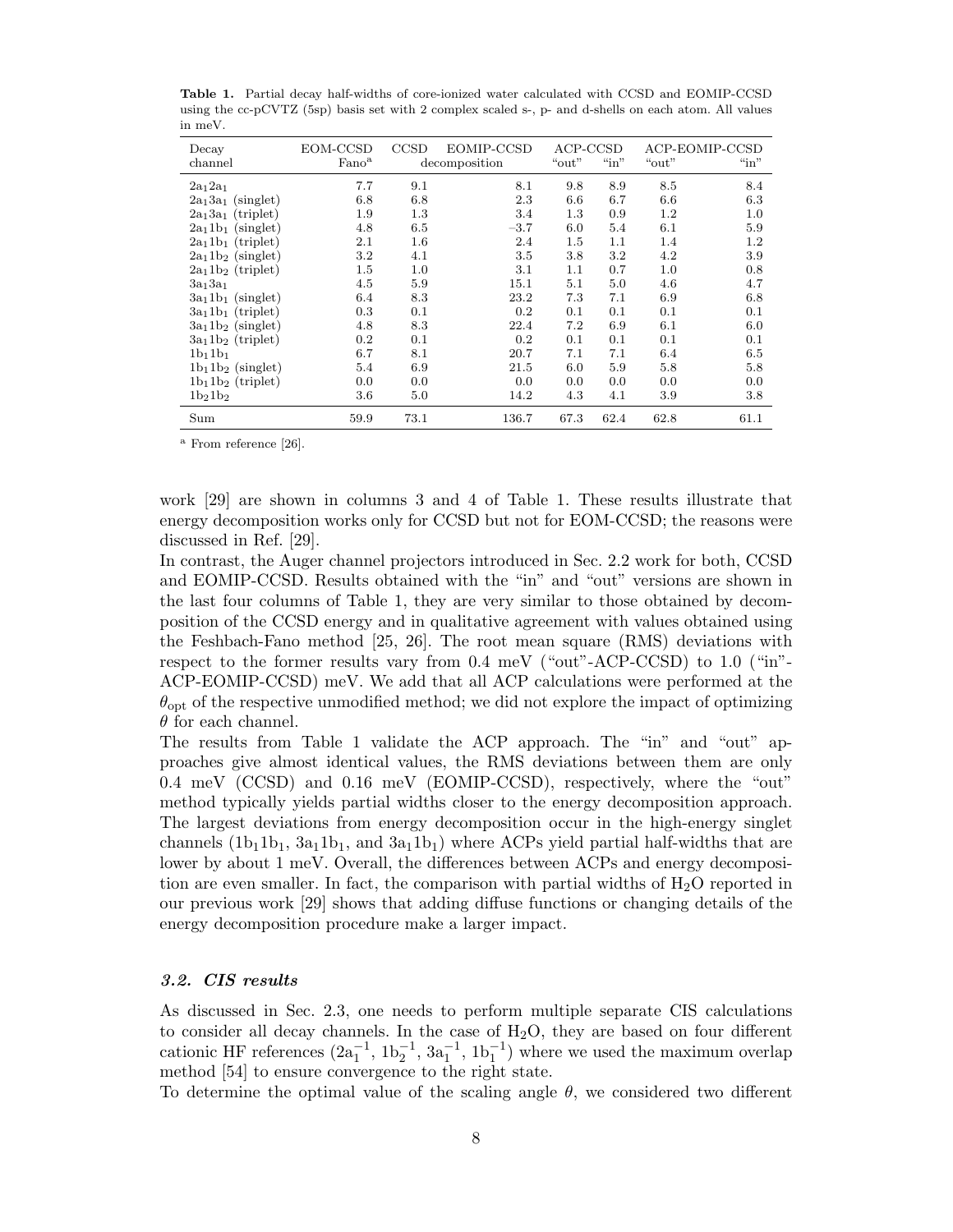Table 2. Partial decay half-widths of core-ionized water calculated with CIS using different reference determinants and the "out" version of ACPs. The cc-pCVTZ (5sp) basis set with 2 complex scaled s-, p- and d-shells on each atom and a uniform  $\theta = 28^\circ$  are used. Results from the decomposition of the CCSD energy (taken from Table 1) are given as well. All values in meV.

| Decay                |             |             | CIS         |             |         | CCSD    |
|----------------------|-------------|-------------|-------------|-------------|---------|---------|
| channel              | $2a_1^{-1}$ | $1b_2^{-1}$ | $3a_1^{-1}$ | $1b_1^{-1}$ | Total   |         |
| $2a_1 2a_1$          | 8.9         |             |             |             | 8.9     | 9.1     |
| $2a_13a_1$ (singlet) | 4.8         |             | 2.4         |             | 7.2     | 6.8     |
| $2a_13a_1$ (triplet) | 1.0         |             | 1.7         |             | 1.4     | 1.3     |
| $2a_11b_1$ (singlet) | 4.5         |             |             | 1.9         | 6.4     | 6.5     |
| $2a_11b_1$ (triplet) | 1.2         |             |             | 1.9         | $1.5\,$ | $1.6\,$ |
| $2a_11b_2$ (singlet) | 2.9         | $1.6\,$     |             |             | 4.5     | 4.1     |
| $2a_11b_2$ (triplet) | 0.7         | $1.6\,$     |             |             | $1.2\,$ | 1.0     |
| $3a_13a_1$           |             |             | 5.7         |             | 5.7     | 5.9     |
| $3a_11b_1$ (singlet) |             |             | 4.2         | 3.7         | 7.9     | 8.3     |
| $3a_11b_1$ (triplet) |             |             | 0.1         | 0.2         | 0.2     | 0.1     |
| $3a_11b_2$ (singlet) |             | 3.3         | 3.3         |             | 6.6     | 8.3     |
| $3a_11b_2$ (triplet) |             | 0.2         | 0.1         |             | 0.1     | 0.1     |
| $1b_11b_1$           |             |             |             | 7.6         | 7.6     | 8.1     |
| $1b_11b_2$ (singlet) |             | 3.7         |             | 3.2         | 6.9     | 6.9     |
| $1b_11b_2$ (triplet) |             | 0.0         |             | 0.0         | 0.0     | 0.0     |
| $1b_21b_2$           |             | 4.3         |             |             | 4.3     | 5.0     |
| Sum                  | 24.0        | 14.5        | 18.6        | 17.5        | 70.5    | 73.1    |
| $-\text{Im}(E)$      | 24.8        | 16.2        | 18.1        | 18.4        | 77.5    | 70.X    |

strategies. A straightforward procedure is to determine separate values for  $\theta$  for each of the four CIS wave functions by minimizing  $|dE_{\text{CIS}}/d\theta|$ . In the present case, this results in values between 14 and 28◦ . However, our ACP-CCSD and ACP-EOMIP-CCSD results (see Sec. 3.1) suggest that it is not necessary to use a different  $\theta$  for each wave function. The partial widths of all decay channels are determined at the same  $\theta$  in these calculations and still sum up to an accurate total width. This is why we additionally used the sum  $\sum_{i=1}^{4} |dE_{\text{CIS}}^{i}/d\theta|$  as criterion to find a uniform  $\theta$  for all calculations. This yields  $\theta_{opt} = 28^{\circ}$ ; at this value each trajectory exhibits a local minimum in  $|dE_{\text{CIS}}/d\theta|$ , which is, however, not always the global minimum. One may speculate that the occurrence of multiple minima in  $|dE_{\text{CIS}}/d\theta|$  is an artifact stemming from the unphysical restriction of the configuration space.

Our calculations show that the numerical differences between these two procedures are very small. In the following, we concentrate on the results obtained using a uniform θ, whereas results obtained with a separate θ for each CIS calculation are available in the Supplementary Material.

The last row of Table 2 shows that the imaginary parts of the CIS energies of the core-ionized states vary between 16 meV and 25 meV and are thus much lower than the CCSD value (70 meV). This is a consequence of the fact that each of the four CIS wave functions contains only a subset of the decay channels present in the CCSD wave function. The simplest way to solve this problem is to add up the  $\text{Im}(E)$  values from the four CIS calculations, which results in a total half-width of 77.5 meV, that is, the deviation from CCSD is ca. 10%. As discussed in Sec. 2.3, this simple summation counts the triplet channels twice. This is confirmed by adding up the CCSD partial widths (last column of Table 2) and doubling the widths of the triplet channels, which results in 77.2 meV.

The double counting of triplet channels is avoided by computing partial decay widths using ACPs and then summing over the singlet channels while averaging the values for the triplet channels as discussed in Sec. 2.3. In Table 2, we report the partial widths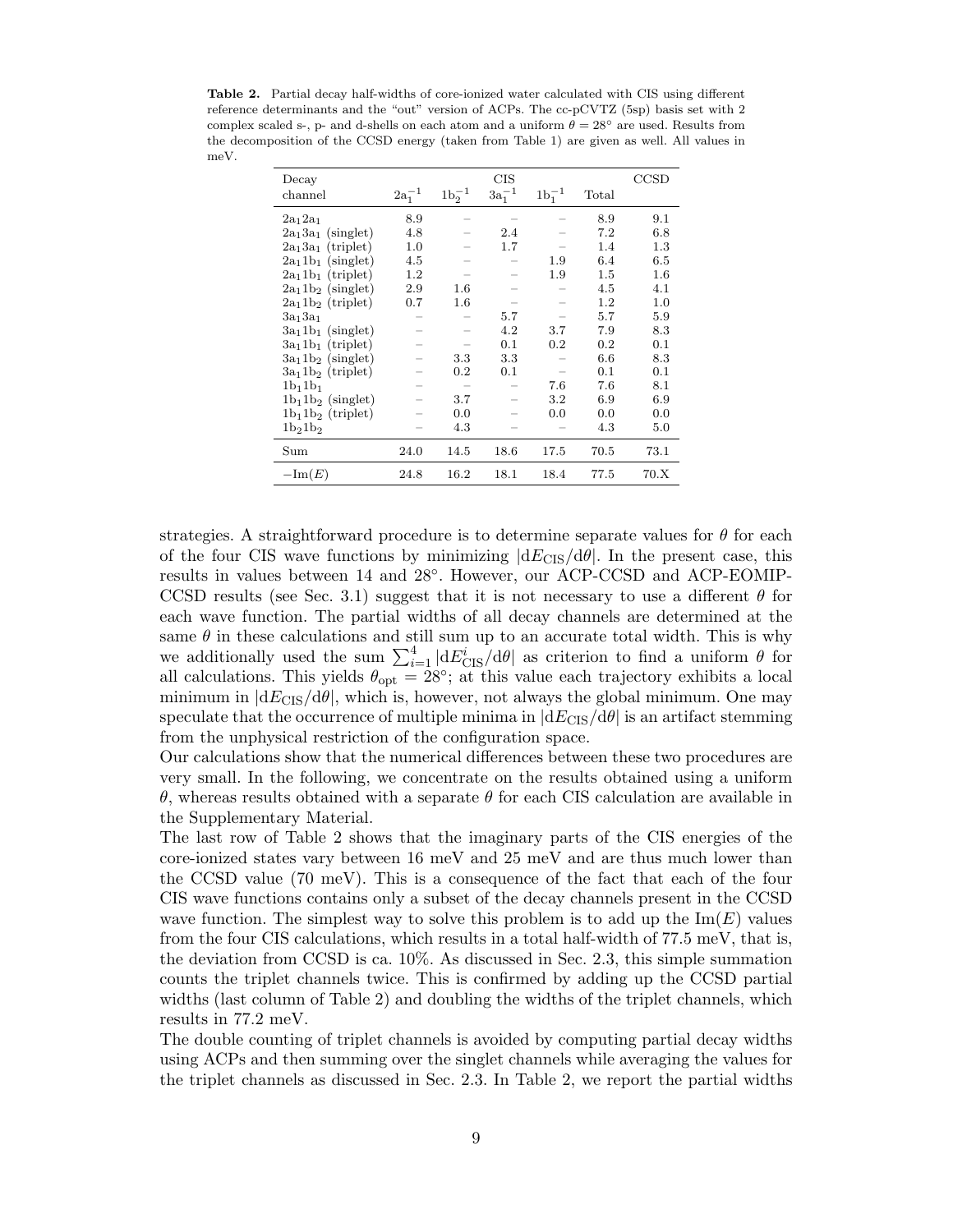

Figure 3. Partial decay widths of core-ionized water computed with different methods. Complex-variable calculations are done with the cc-pCVTZ (5sp) basis set with 2 complex scaled s-, p- and d-shells on each atom; all values are available from Tables 1 and 2. Fano-MRCI and Fano-EOM-CCSD results are taken from Refs. [24, 55] and [26], respectively.

obtained with "out"-ACPs, while results computed with "in"-ACPs are available in the Supplementary Material. Our results demonstrate that ACP-CIS produces partial widths in remarkable agreement with those from the decomposition of the CCSD energy, the RMS deviation amounts to only 0.5 meV. The largest deviation between ACP-CIS and CCSD  $(1.7 \text{ meV})$  occurs for the  $3a_11b_2$  singlet channel, for all other channels it stays below 1 meV. Recombining the partial widths to a total decay halfwidth results in 70.5 meV, which is very close to the numbers obtained with  $\Delta$ CCSD (70 meV) and EOMIP-CCSD (71 meV).

This good agreement of CIS with CCSD and EOMIP-CCSD demonstrates that the individual decay channels are, in general, well described by CIS. The representation of a channel by a single configuration according to Figure 2 appears to be a valid approximation. However, there are a few decay channels where this may not be the case. This is apparent from Figure 3 where results from different methods for the partial widths of core-ionized water are compared. Even though the overall agreement between all methods is good, there are a few conspicuous cases where Fano-MRCI deviates from all other results, in particular  $2a_12a_1$  and to a lesser degree  $2a_13a_1$  and  $1b_11b_1$ . This may indicate that these channels are not so well described by a single configuration, which may be captured better by MRCI.

## 4. Further applications: Ne,  $NH_3$ , and  $CH_4$

As further applications of ACPs, we investigated Auger decay of core-ionized states of methane  $(CH_4)$ , ammonia  $(NH_3)$  and the neon atom. Like  $H_2O$ , all these species have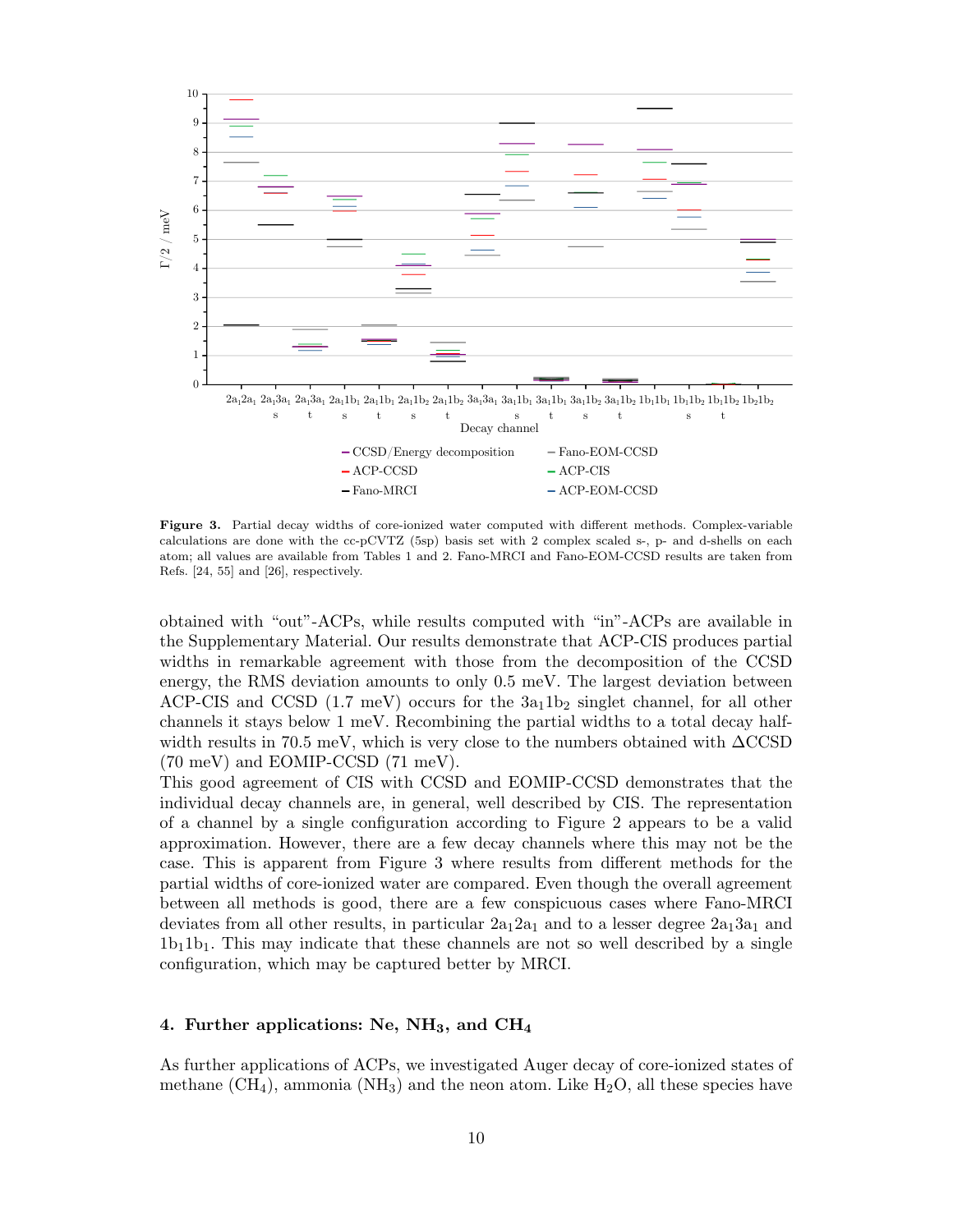10 electrons in their neutral ground state. The same basis sets as in Sec. 3 are used, details are available from the Supplementary Material.

#### 4.1. Total decay widths

Our results for total half-widths are summarized in Table 3. For CIS, "out"-ACPs and a uniform  $\theta_{\rm opt}$  were used as discussed in Sec. 3.2. Additional results including  $\theta_{\rm opt}$ values, CIS results with "in"-ACPs, and CIS contributions from individual calculations can be found in the Supplementary Material.

The different methods yield very similar decay half-widths for all species: no deviation larger than 5 meV is observed. Our results are also in qualitative agreement with experimental values [56–61] and with decay widths computed using Fano's theory [26]. In particular, EOMIP-CCSD, ∆CCSD, and CIS all produce the correct dependence of the Auger decay width on the nuclear charge  $Z$ , that is, higher  $Z$  leads to faster decay. This trend is well-known and has been related to the higher kinetic energy of the Auger electron due to higher  $Z$  [1, 62, 63].

We add that there is disagreement between different experiments about the Auger decay width of methane [58–61] with values for the half-width ranging from 41 to 60 meV. Our results as well as Fano's theory are more in line with the lower values, but the results for the other species also suggest that our methods and Fano's theory both may underestimate the decay width systematically. This disagreement with experimental values may be caused by processes involving more than two electrons, which are not described by any of our methods. However, it may also be ascribed in part to the basis set. Notably, we employed in our previous work [29] the "aug-cc-pCVTZ  $(5sp)$  +  $2\times$ (spd)" basis set (instead of "cc-pCVTZ (5sp) +  $2\times$ (spd)" here) and obtained values of 75 and 78 meV for the total half-width of H<sub>2</sub>O using EOMIP-CCSD and  $\Delta$ CCSD, respectively. Also, while 2 complex-scaled s, p, and d-shells are sufficient for  $H_2O$ , 4 of them appear to be necessary for the neon atom. These differences are documented in the Supplementary Material.

| Method                        | Ne. | H2O | NH <sub>3</sub> | CH4 |
|-------------------------------|-----|-----|-----------------|-----|
| $EOMIP-CCSDa$                 | 110 | 71  | 56              | 37  |
| $\triangle$ CCSD <sup>a</sup> | 115 | 70  | 55              | 38  |
| $CIS^b$                       | 113 | 71  | 53              | 37  |
| $Fano-EOM-CCSDc$              | 109 | 61  |                 | 33  |
| Experiment <sup>d</sup>       | 129 | 80  |                 | 47  |

Table 3. Total decay half-widths in meV of the core-ionized neon atom and the water, ammonia, and methane molecules.

<sup>a</sup> This work. Computed with the cc-pCVTZ (5sp) + 2×(spd) basis set [Ne: 4×(spd)] and evaluated as imaginary part of the total energy.

<sup>b</sup> This work. Computed with the cc-pCVTZ (5sp) + 2×(spd) basis set [Ne: 4×(spd)] and "out"-ACPs, evaluated as weighted sum of partial widths, see Sec. 2.3 for details.

 $c$  From Ref. [26]. Computed using Coulomb waves for the Auger electron. For H<sub>2</sub>O and CH<sub>4</sub>, values of  $Z_{\text{eff}}$  of 4.9 (H<sub>2</sub>O) and 3.6 (CH<sub>4</sub>) were assumed for all channels, while for Ne, different values were assumed for each channel.

<sup>d</sup> From Refs. [56] (Ne), [57] (H<sub>2</sub>O), and [58] (CH<sub>4</sub>).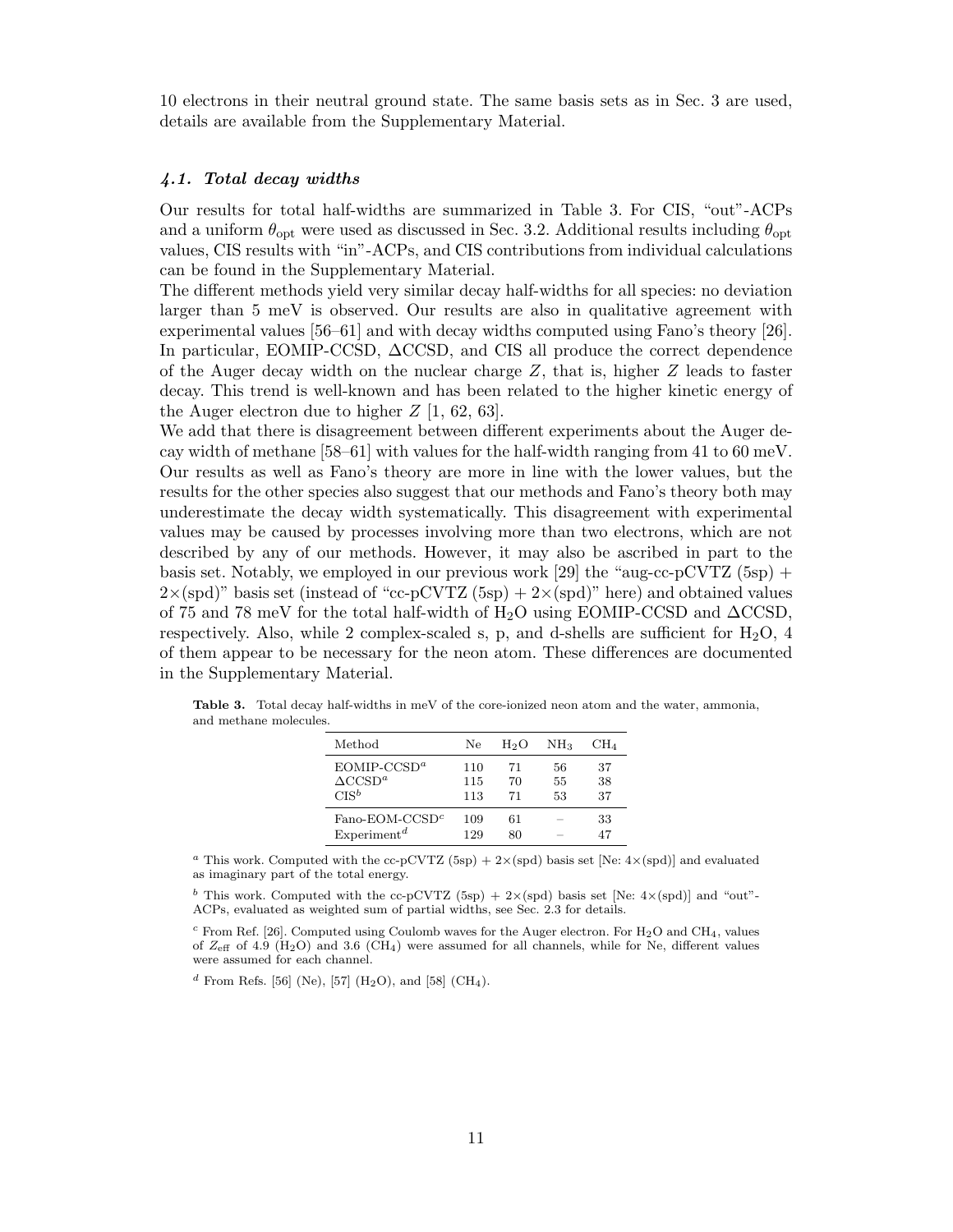#### 4.2. Partial decay widths

Partial decay half-widths for Ne,  $NH_3$ , and  $CH_4$  are available from Tables 4, 5, and 6, respectively. Further results and a graphical comparison of different methods are available from the Supplementary Material. In line with previous results [29], we observe that partial widths and branching ratios are significantly more sensitive towards the computational details than total widths. Details are discussed in the following.

Table 4. Partial decay half-widths of core-ionized neon in meV.

| Decay<br>channel                                                                                         | CCSD                       | EOMIP-CCSD<br>out-ACP      | CIS                        | CCSD<br>energy decomp.     | EOM-CCSD<br>Fano <sup>a</sup>    | $ext{ext}$                              |
|----------------------------------------------------------------------------------------------------------|----------------------------|----------------------------|----------------------------|----------------------------|----------------------------------|-----------------------------------------|
| $^{1}D(2p^{-2})$<br><sup>1</sup> P $(2s^{-1}2p^{-1})$<br>${}^{3}P(2s^{-1}2p^{-1})$<br>${}^{1}S(2p^{-2})$ | 69.4<br>28.1<br>6.9<br>4.9 | 63.7<br>25.8<br>5.6<br>4.5 | 68.0<br>23.0<br>5.4<br>3.1 | 75.5<br>29.6<br>6.7<br>5.7 | 58.8<br>19.6<br>11.9<br>$13.6\,$ | 78.2(21)<br>22.1(7)<br>8.1(3)<br>7.9(3) |
| ${}^{1}S(2s^{-2})$                                                                                       | 13.8                       | 12.3                       | 13.3                       | 13.5                       | 5.3                              | 12.2(4)                                 |

<sup>a</sup> From reference [26].

<sup>b</sup> From reference [56].

The core-ionized neon atom with the electronic configuration of  $(1s)^{1}(2s)^{2}(2p)^{6}$  has 5 main decay channels. Their relative importance is captured correctly by all methods: the <sup>1</sup>D channel is broadest followed by the <sup>1</sup>P channel. Table 4 shows that the ACP methods tend to produce systematically smaller widths for all channels than the decomposition of the CCSD energy. This tendency is also present for  $H_2O$  (Sec. 3.1, Tab. 1), but it is a lot more pronounced for the  ${}^{1}D$  and  ${}^{1}P$  channels of Ne. For the <sup>1</sup>D channel, it leads to the ACP methods underestimating the experimental width by 10–20%, while CCSD energy decomposition agrees within 3% with the experiment. However, for the next-broadest channel  $(1P)$  the performance is reversed and ACP-CIS is closest to the experimental value. Notably, the  ${}^{1}D$  and  ${}^{1}P$  channels are also most sensitive to the complex-scaled basis set. As shown in the Supplementary Material, the respective branching ratio is significantly distorted when only 2 instead of 4 complex-scaled shells are employed, while all remaining channels, which are narrower, are less sensitive.

| Decay<br>channel                            | <b>CCSD</b> | EOMIP-CCSD<br>$_{\text{out-ACP}}$ | <b>CIS</b> | CCSD<br>energy decomp. |
|---------------------------------------------|-------------|-----------------------------------|------------|------------------------|
| ${}^{1}\mathrm{A}_1$ $(2a_1^-$              | 7.8         | 7.2                               | 7.6        | 7.3                    |
| ${}^{1}E$ (2a <sub>1</sub><br>$1e^{-1}$     | 7.2         | 7.7                               | 7.7        | 7.9                    |
| ${}^{3}E(2a_{1}^{-1}1e^{-1})$               | 2.0         | 1.7                               | 2.1        | 2.0                    |
| $^{1}A_{1}$ (1e <sup>-2</sup> )             | 2.6         | 2.5                               | 1.9        | 3.2                    |
| $E(1e^{-2})$                                | 10.2        | 8.3                               | 9.5        | 12.1                   |
| ${}^{3}A_2$ (1e <sup>-2</sup> )             | 0.0         | 0.0                               | 0.0        | 0.0                    |
| $^{1}\text{A}_{1}$ $(3a_{1}^{-2})$          | 5.8         | 4.8                               | 5.8        | 6.7                    |
| $^{1}A_{1}$ $(2a_{1}^{-1}3a_{1}^{-1})$      | 5.2         | 5.3                               | 5.6        | 5.3                    |
| ${}^3A_1$ (2a <sub>1</sub><br>$^{-1}3a_1^-$ | 1.1         | 1.0                               | 1.1        | 1.1                    |
| ${}^{1}E$ (3a <sub>1</sub><br>$1e^{-1}$     | 12.2        | 10.3                              | 11.5       | 14.2                   |
| ${}^{3}E$ (3a <sub>1</sub>                  | 0.1         | 0.1                               | 0.2        | 0.1                    |

Table 5. Partial decay half-widths of core-ionized ammonia in meV.

The core-ionized ammonia molecule with the electronic configuration  $(1a_1)^1(2a_1)^2(1e)^4(3a_1)^2$  has 11 main decay channels. As Table 5 illustrates, all our methods agree that two <sup>1</sup>E channels (1e<sup>-2</sup> and  $3a_1^{-1}1e^{-1}$ ) are broadest followed by a third <sup>1</sup>E channel  $(2a_1^{-1}1e^{-1})$  and a <sup>1</sup>A<sub>1</sub> channel  $(2a_1^{-2})$ . This overall consistency between the methods is also reflected by the good agreement in the total width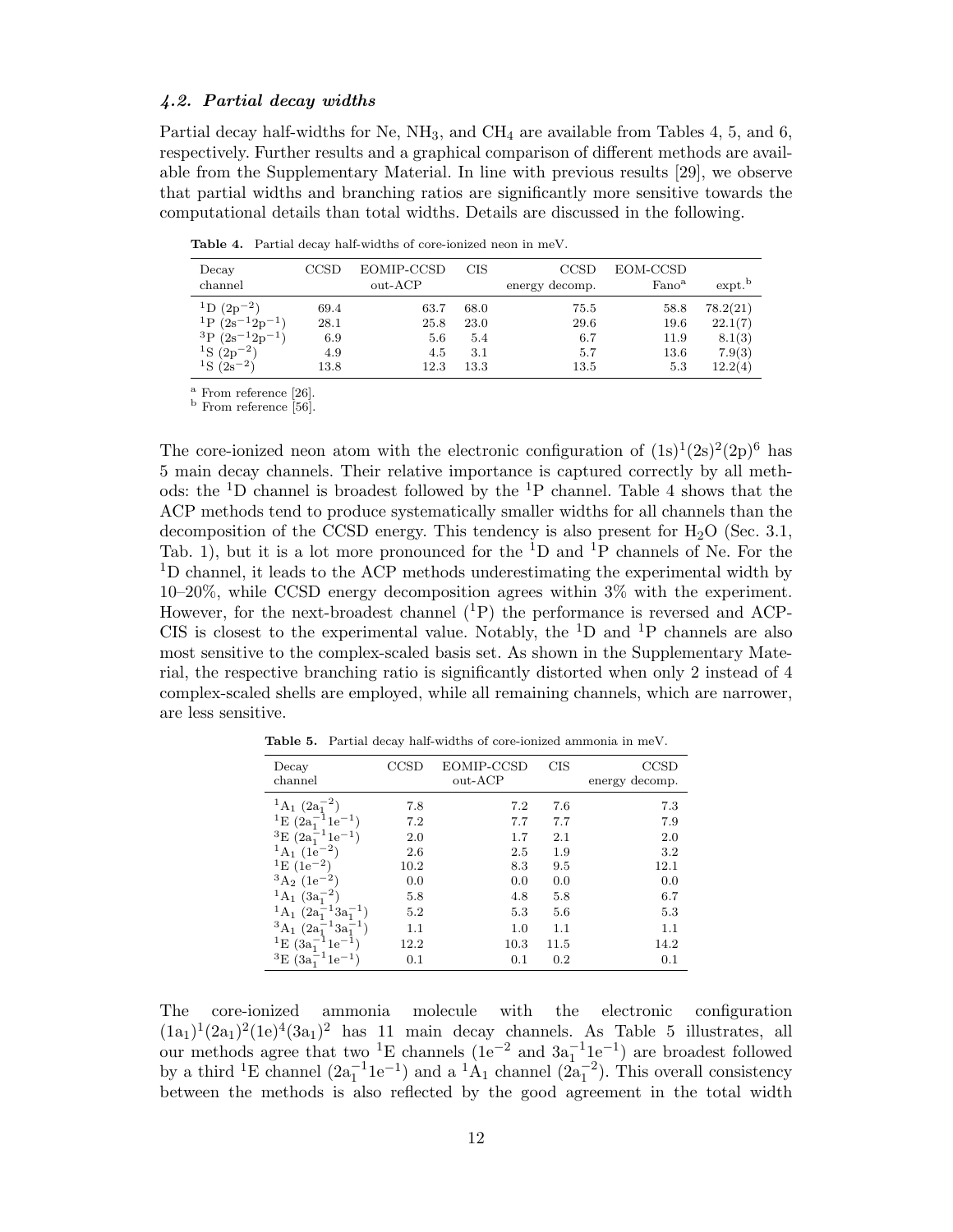Table 6. Partial decay half-widths of core-ionized methane in meV.

| Decay<br>channel                        |      | EOMIP-CCSD<br>out-ACP | CIS  | CCSD<br>energy decomp. | EOM-CCSD<br>Fano <sup>a</sup> |
|-----------------------------------------|------|-----------------------|------|------------------------|-------------------------------|
| ${}^{1}\text{A}_1$ (2a <sub>1</sub>     | 5.8  | 5.9                   | 5.7  | 5.9                    | 6.6                           |
| ${}^{1}T_{2}$ (2a <sub>1</sub>          | 8.7  | 7.1                   | 9.5  | 8.6                    | 7.1                           |
| ${}^{3}T_{2}$ $(2a_{1}^{-})$<br>$11t_2$ | 2.3  | 2.4                   | 2.9  | 2.9                    | 3.4                           |
| ${}^{1}T_{2}$ (1t <sub>2</sub>          | 12.0 | 14.0                  | 19.3 | 16.3                   | 8.0                           |
| $^{1}A_{1}$ (1t <sub>2</sub>            | 1.1  | 1.1                   | 1.3  | 0.9                    | 3.0                           |
| <sup>1</sup> E $(1t_2^{-2})$            | 6.5  | 6.3                   | 9.9  | 8.3                    | 5.4                           |
| $^{3}T_{1}$                             | 0.0  | 0.1                   | 0.0  | 0.0                    | 0.0                           |

 $a$  From Ref. [26].

(Tab. 3). Especially remarkable is the good performance of CIS because these calculations are based on symmetry-broken HF determinants and the identification of the decay channels is dubious in this case as we discussed in Sec. 2.4. From Tab. 5, it is also apparent that, similar to neon, all ACP methods yield smaller widths than energy decomposition on average. This is most pronounced for the two broadest  ${}^{1}E$ channels. Together with the fact that EOMIP-CCSD yields somewhat smaller widths than CCSD for some channels, significantly different branching ratios can be obtained from the different methods in some cases.

The core-ionized methane molecule with the electronic configuration  $(1a_1)^1(2a_1)^2(2t_2)^6$ features 7 decay channels. Table 6 shows that all our methods as well as Fano-EOM-CCSD agree that the  ${}^{1}T_{2}$  ( $1t_{2}^{-2}$ ) channel is broadest but apart from this there is substantial disagreement between the methods about most singlet channels. While there are some channels with small deviations, in particular  ${}^{1}A_{1}$   $(2a_{1}^{-2})$ ,  ${}^{1}T_{2}$   $(2a_{1}^{-1}1t_{2}^{-1})$ , and <sup>1</sup>A<sub>1</sub> (1t<sub>2</sub><sup>-2</sup>), the widths of the <sup>1</sup>E channels and the other <sup>1</sup>T<sub>2</sub> channels differ substantially between the methods. On average, decomposition of the CCSD energy yields the largest partial widths for CH4, whereas Fano-EOM-CCSD yields the smallest widths with the ACP results falling in between. The same trend as for  $H_2O$ , Ne, and  $NH_3$ is thus observed; it is, however, more pronounced for  $\text{CH}_4$  and Ne than for  $\text{NH}_3$  and  $H<sub>2</sub>O$ .

Taking a step back and comparing the different species  $(H_2O, NH_3, CH_4$  and Ne), we observe that the agreement between ACPs, energy decomposition, and Fano's theory is best for totally symmetric decay channels, whereas substantial differences occur for other channels, especially for decay into degenerate final states. For  $H_2O$ , there are no degenerate states so that the agreement is much better than for the other species. A detailed investigation of this phenomenon is beyond the present work, but based on the good agreement with experimental values for neon, we think that the energy decomposition approach gives the best results. This would mean that removing certain decay channels from the excitation manifold as done in the "out"-ACP approach works better if these channels are totally symmetric. We reiterate the different basis-set dependence of  $H_2O$  and Ne in this context: While using 2 instead of 4 complex-scaled shells makes little impact on all  $H_2O$  results, the width of the <sup>1</sup>D channel of Ne changes considerably.

## 4.3. Inner-valence and outer-valence orbitals

While it is well known that the total Auger decay width of a core hole increases with nuclear charge  $Z$  [1, 62, 63], trends in partial widths are more involved. To compare partial widths between  $CH_4$ ,  $NH_3$ ,  $H_2O$ , and Ne, we distinguish inner-valence and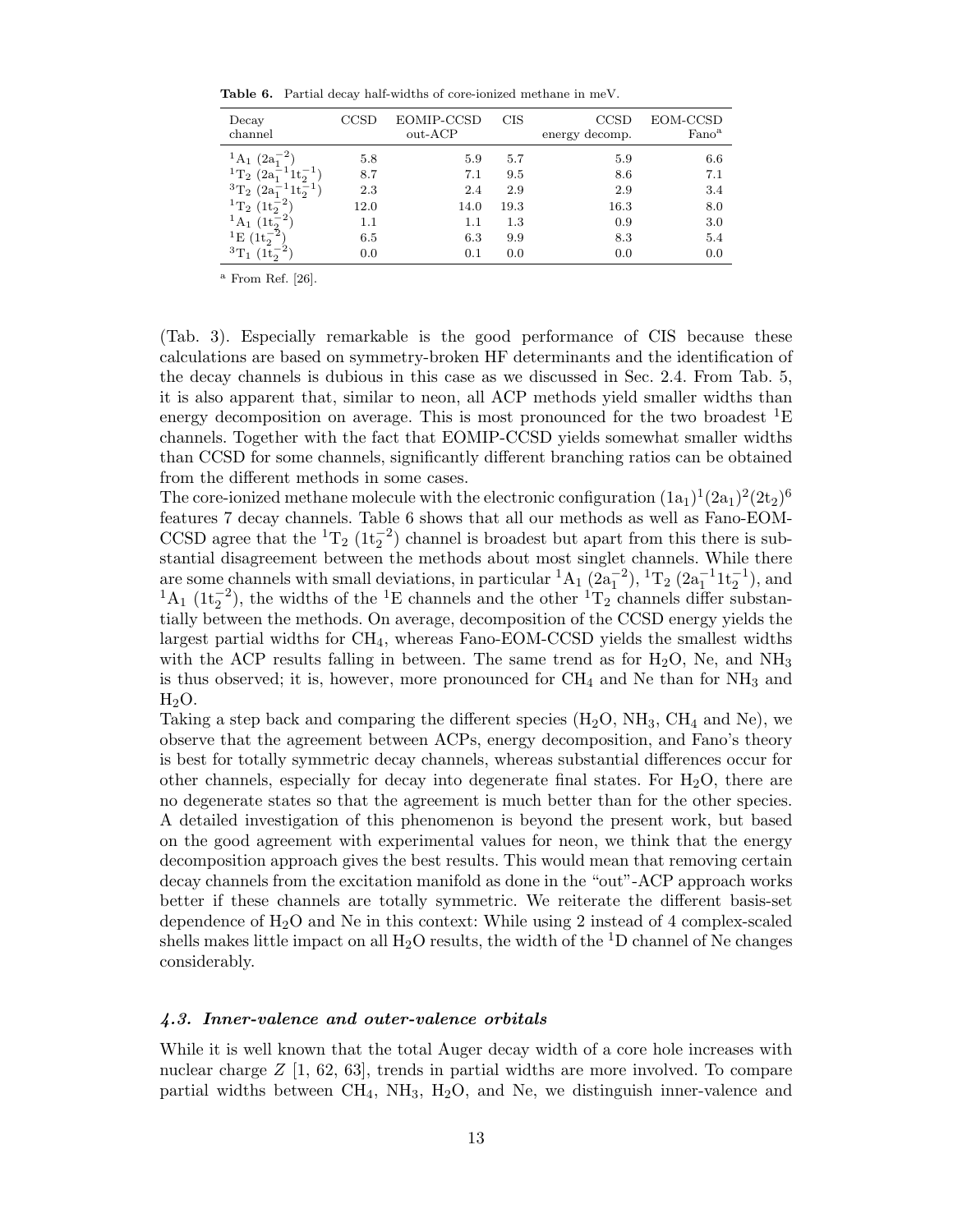outer-valence orbitals: The  $2a_1$  orbitals in water, ammonia, and methane and the  $2s$ orbital in neon are defined as inner-valence, while all other higher-lying orbitals are defined as outer-valence. This distinction is useful because holes in inner-valence and outer-valence orbitals relax in different ways. In particular, only inner-valence holes can undergo ICD [34, 64], whereas outer-valence holes do not have enough energy. Partial Auger decay widths involving inner-valence orbitals thus influence ICD rates.



Figure 4. Relative contributions of decay channels involving two outer-valence spin-orbitals (upper left), two inner-valence spin-orbitals (bottom), and one outer-valence and one inner-valence spin-orbital (upper right) to the total Auger decay width of  $CH_4$ ,  $NH_3$ ,  $H_2O$ , and Ne.

For all systems investigated here, there are 2 inner-valence spin-orbitals and 6 outervalence spin-orbitals. From statistical considerations, one would thus expect the pure inner-valence channel to contribute  $1/16 \approx 6\%$  to the total decay width. Figure 4 shows that this is not the case, the inner-valence decay channel rather contributes 12– 16% depending on the system and method. Furthermore, Figure 4 demonstrates that the relative contribution of decay channels involving two outer-valence spin-orbitals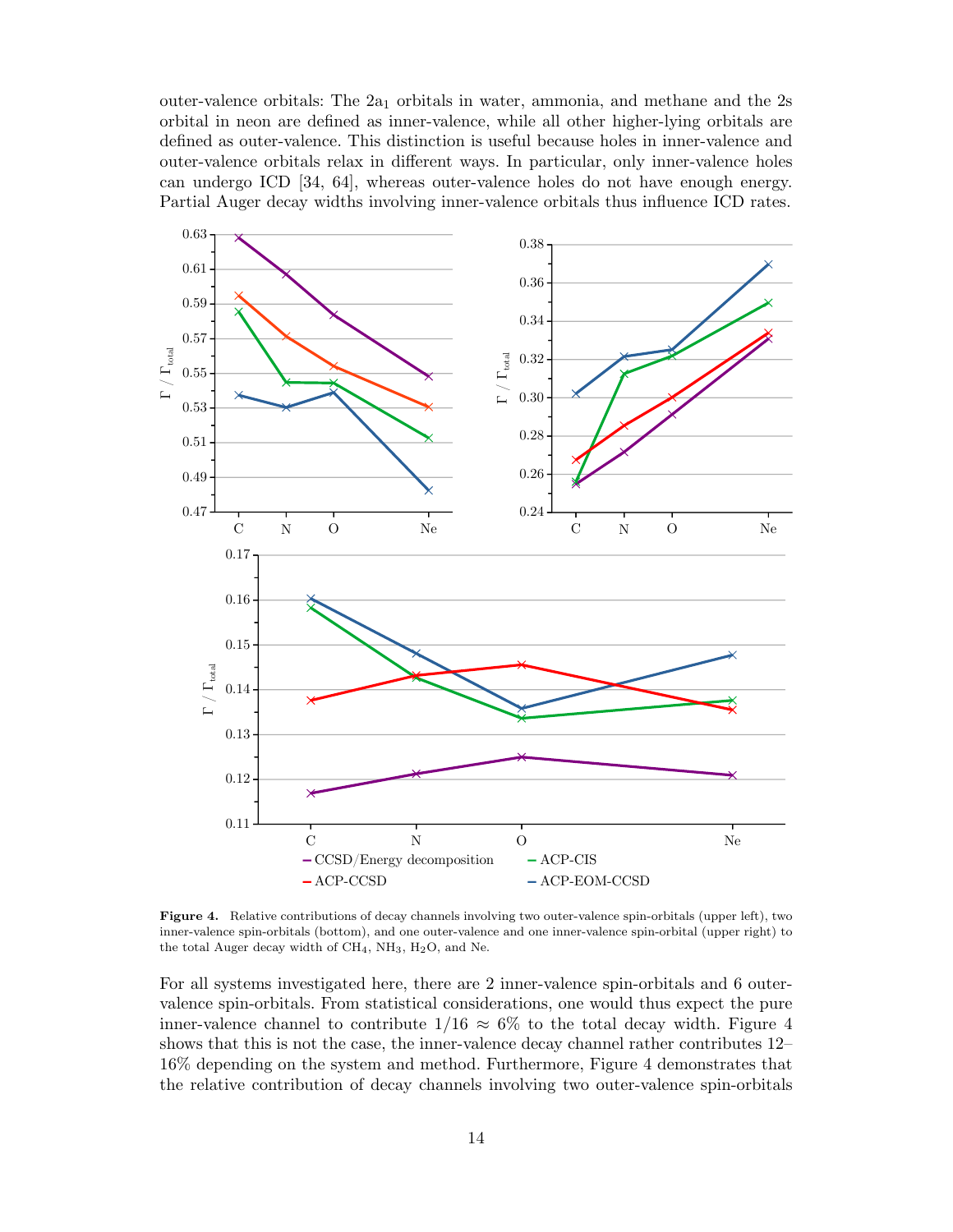decreases with growing Z. In return, decay involving one inner-valence and one outervalence spin-orbital becomes more important, while the contribution of the pure innervalence channel depends only weakly on Z. All our methods agree on these trends, although there is a minor disagreement about the channel involving two inner-valence spin-orbitals: CIS and EOMIP-CCSD find the highest relative contribution of this channel for  $H_2O$  where CCSD finds the lowest contribution. In sum, our results indicate that ICD and related processes that require inner-valence holes are more likely to occur after Auger decay in neon than in molecules with lighter nuclei.

## 5. Conclusions and Outlook

We have introduced Auger channel projectors (ACPs) for the determination of partial Auger decay widths from complex-variable electronic-structure calculations. ACPs are related to the projectors used for implementing the core-valence separation but specific to particular decay channels.

While we showed previously that partial Auger decay widths can be computed by decomposing the imaginary part of the CCSD energy [29], the ACP approach can be combined with EOMIP-CCSD and CIS as well. Results from both approaches are generally in good agreement although widths for decay into degenerate states of molecules with high symmetry appear to be systematically underestimated by ACP methods. A further advantage of the energy decomposition approach is that it is always based on a single CCSD calculation irrespective of the number of decay channels, whereas the ACP approaches require to determine the wave function anew for each decay channel. On the other hand, because EOMIP-CCSD is less costly than CCSD, ACP-EOMIP-CCSD is potentially computationally cheaper than CCSD energy decomposition. Moreover, the EOMIP-CCSD wave function is a spin eigenfunction and there is no need to solve the HF and CCSD equations for the core-vacant state, which can be problematic.

Also, we showed that accurate total and partial Auger decay widths can be computed with ACPs applied to CIS wave functions although an individual CIS wave function describes only a subset of the decay channels. While CIS is attractive in terms of computational cost, the main drawback of its application to Auger decay is that this requires to determine the HF wave functions of all states with a hole in a valence shell. This may be impractical for larger molecules and may also be affected by convergence problems.

We conclude by remarking that ACPs are not only useful for modeling Auger decay, but can be applied to resonant Auger decay as well as decay processes that do not involve core orbitals such as ICD.

## Acknowledgements

F.M. thanks Garrette Pauley Paran, Anthuan Ferino Pérez, Valentina Parravicini, and Jonas Nijssen for helpful discussions about point-group symmetry and for help in verifying the implementation. T.-C. J. gratefully acknowledges funding from the European Research Council (ERC) under the European Union's Horizon 2020 research and innovation program (Grant Agreement No. 851766). F. M. is grateful for a Kekulé fellowship (K 208/24) by the Fonds der Chemischen Industrie.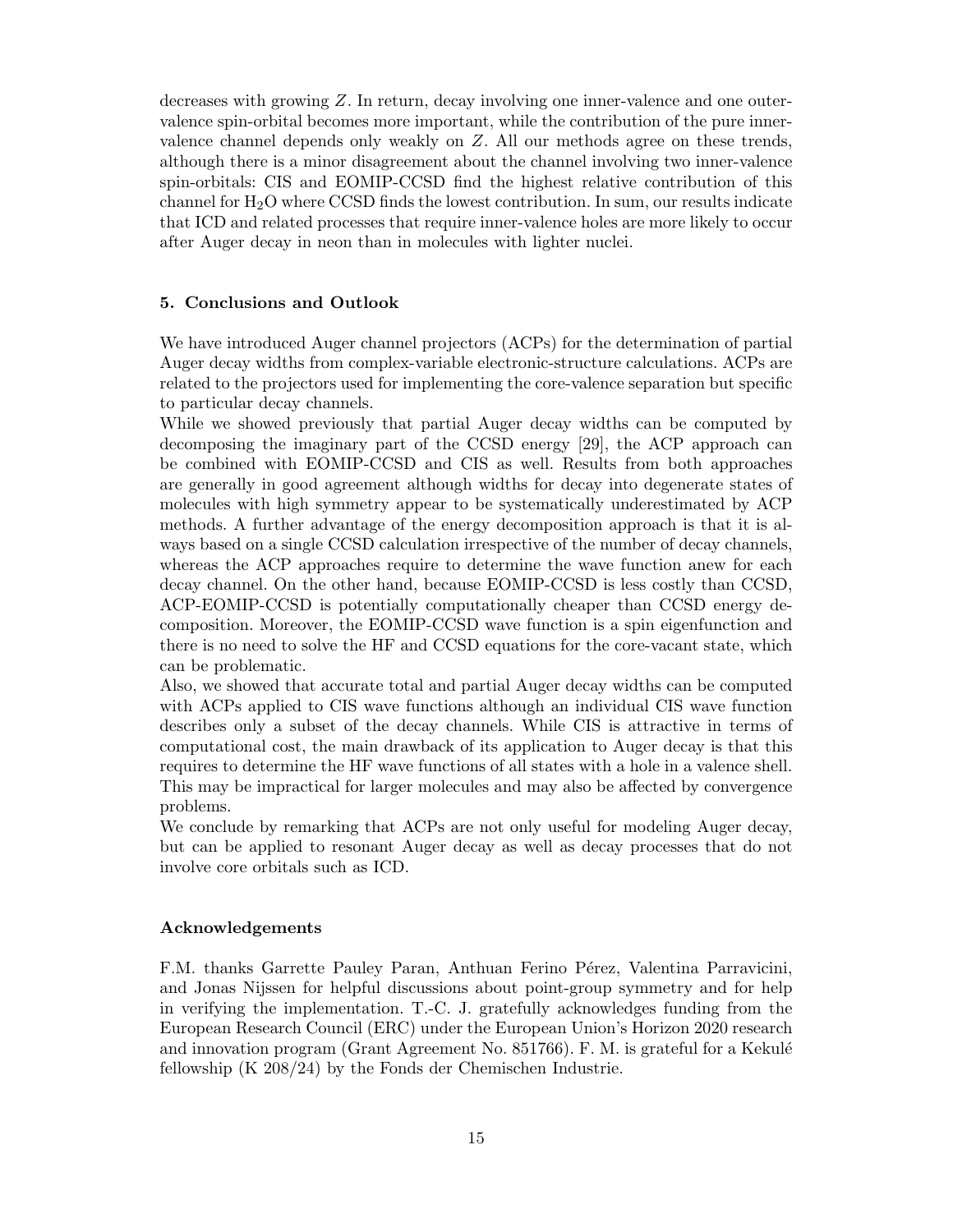## References

- [1] Agarwal, B. K., X-ray spectroscopy: an introduction (Springer, 2013).
- [2] Jagau, T.-C., "Theory of electronic resonances: fundamental aspects and recent advances", Chem. Comm. 58, 5205–5224 (2022).
- [3] Cederbaum, L. S., Domcke, W., and Schirmer, J., "Many-body theory of core holes", Phys. Rev. A 22, 206–222 (1980).
- [4] Wenzel, J., Wormit, M., and Dreuw, A., "Calculating core-level excitations and X-ray absorption spectra of medium-sized closed-shell molecules with the algebraic-diagrammatic construction scheme for the polarization propagator", J. Comput. Chem. 35, 1900 (2014).
- [5] Wenzel, J., Wormit, M., and Dreuw, A., "Calculating X-ray absorption spectra of openshell molecules with the unrestricted algebraic-diagrammatic construction scheme for the polarization propagator", J. Chem. Theory Comput. 10, 4583 (2014).
- [6] Zheng, X. and Cheng, L., "Performance of delta-coupled-cluster methods for calculations of core-ionization energies of first-row elements", J. Chem. Theory Comput. 15, 4945– 4955 (2019).
- [7] Coriani, S. and Koch, H., "Communication: X-ray absorption spectra and core-ionization potentials within a core-valence separated coupled cluster framework", J. Chem. Phys. 143, 181103 (2015).
- [8] Vidal, M. L., Feng, X., Epifanovsky, E., Krylov, A. I., and Coriani, S., "New and efficient equation-of-motion coupled-cluster framework for core-excited and core-ionized states", J. Chem. Theory Comput. 15, 3117–3133 (2019).
- [9] Liu, J., Matthews, D., Coriani, S., and Cheng, L., "Benchmark calculations of K-edge ionization energies for first-row elements using scalar-relativistic core–valence-separated equation-of-motion coupled-cluster methods", J. Chem. Theory Comput. 15, 1642–1651 (2019).
- [10] Tennyson, J., "Electron–molecule collision calculations using the R-matrix method", Phys. Rep. 491, 29–76 (2010).
- [11] Gorczyca, T. W., "Auger decay of the photoexcited  $1s^{-1}$ np Rydberg series in neon", Phys. Rev. A 61, 024702 (2000).
- [12] García, J., Kallman, T. R., Witthoeft, M., Behar, E., Mendoza, C., Palmeri, P., Quinet, P., Bautista, M. A., and Klapisch, M., "Nitrogen K-shell photoabsorption", Astrophys. J. Suppl. S. 185, 477–485 (2009).
- [13] Fano, U., "Effects of configuration interaction on intensities and phase shifts", Phys. Rev. 124, 1866–1878 (1961).
- [14] Feshbach, H., "A unified theory of nuclear reactions. II," Ann. Phys. (N.Y.) 19, 287–313 (1962).
- [15] Langhoff, P. W. and Corcoran, C. T., "Stieltjes imaging of photoabsorption and dispersion profiles", J. Chem. Phys. 61, 146–159 (1974).
- [16] Carravetta, V. and Ågren, H., "Stieltjes imaging for molecular Auger transition rates: Application to the Auger spectrum of water", Phys. Rev. A 35, 1022–1032 (1987).
- [17] Averbukh, V. and Cederbaum, L. S., "Ab initio calculation of interatomic decay rates by a combination of the Fano ansatz, Green's-function methods, and the Stieltjes imaging technique", J. Chem. Phys. 123, 204107 (2005).
- [18] Kolorenč, P. and V. Averbukh, "Fano-ADC(2,2) method for electronic decay rates", J. Chem. Phys. 152, 214107 (2020).
- [19] Kolorenc, P. and Averbukh, V., "K-shell Auger lifetime variation in doubly ionized Ne and first row hydrides", J. Chem. Phys. 135, 134314 (2011).
- [20] Ellison, F. O., "Theoretical equations for photoionization cross sections of polyatomic molecules in plane-wave and orthogonalized plane-wave approximations", J. Chem. Phys. 61, 507 (1974).
- [21] Colle, R., Simonucci, S, and Woodruff, T. O., "Auger emissions from the LiF molecule: Calculation of probabilities and energies", Phys. Rev. A 38, 694 (1988).
- [22] Zähringer, K., Meyer, H.-D., and Cederbaum, L. S., "Molecular scattering wave functions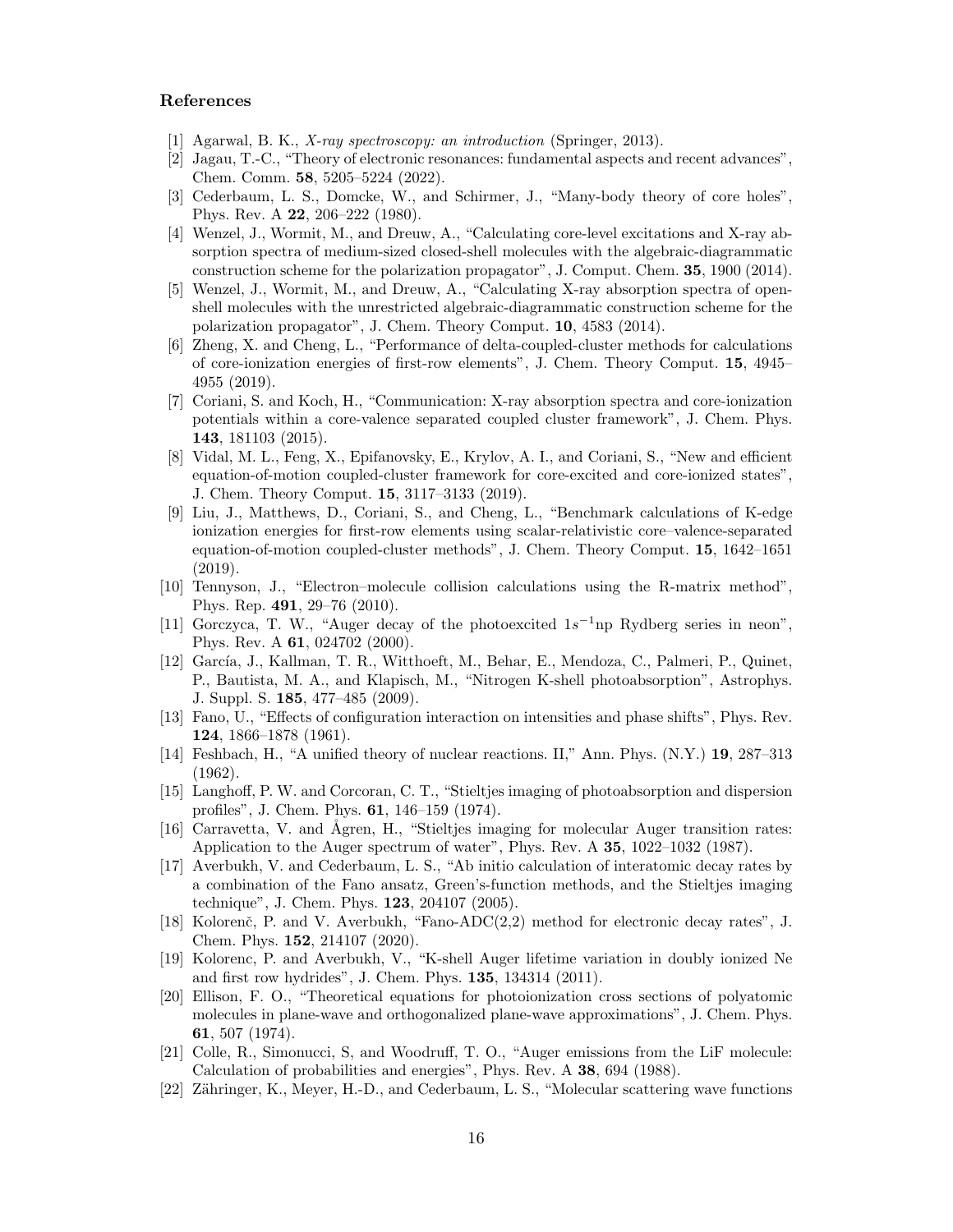for Auger decay rates: The Auger spectrum of hydrogen fluoride", Phys. Rev. A 45, 5643–5652 (1992).

- [23] Yarzhemsky, V. G. and Sgamellotti, A., "Auger rates of second-row atoms calculated by many-body perturbation theory", J. Electron Spectrosc. Relat. Phenom. 125, 13–24 (2002).
- [24] Inhester, L., Burmeister, C. F., Groenhof, G., and Grubmüller, H., "Auger spectrum of a water molecule after single and double core ionization", J. Chem. Phys. 136, 144304 (2012).
- [25] Skomorowski, W. and Krylov, A. I., "Feshbach–Fano approach for calculation of Auger decay rates using equation-of-motion coupled-cluster wave functions. I. Theory and implementation", J. Chem. Phys. 154, 084124 (2021).
- [26] Skomorowski, W. and Krylov, A. I., "Feshbach–Fano approach for calculation of Auger decay rates using equation-of-motion coupled-cluster wave functions. II. Numerical examples and benchmarks", J. Chem. Phys. 154, 084125 (2021).
- [27] Moiseyev, N., Non-Hermitian Quantum Mechanics (Cambridge University Press, 2011).
- [28] Jagau, T.-C., Bravaya, K. B., and Krylov, A. I., "Extending quantum chemistry of bound states to electronic resonances", Annu. Rev. Phys. Chem. 68, 525–553 (2017).
- [29] Matz, F. and Jagau, T.-C., "Molecular Auger decay rates from complex-variable coupledcluster theory", J. Chem. Phys. 156, 114117 (2022).
- [30] Aguilar, J. and Combes, J.-M., "A class of analytic perturbations for one-body Schrödinger Hamiltonians", Commun. Matz. Phys. 22, 269–279 (1971).
- [31] Balslev, E. and Combes, J.-M., "Spectral properties of many-body Schrödinger operators" with dilatation-analytic interactions", Commun. Matz. Phys. 22, 280–294 (1971).
- [32] McCurdy, C. W. and Rescigno, T. N., "Extension of the method of complex basis functions to molecular resonances", Phys. Rev. Lett. 41, 1364–1368 (1978).
- [33] Moiseyev, N. and Corcoran, C., "Autoionizing states of  $H_2$  and  $H_2^-$  using the complexscaling method", Phys. Rev. A 20, 814–817 (1979).
- [34] Cederbaum, L. S., Zobeley, J., and Tarantelli, F., "Giant intermolecular decay and fragmentation of clusters", Phys. Rev. Lett. 79, 4778–4781 (1997).
- [35] Zobeley, J., Santra, R., and Cederbaum, L. S., "Electronic decay in weakly bound heteroclusters: Energy transfer versus electron transfer", J. Chem. Phys. 115, 5076–5088 (2001).
- [36] White, A.F., Head-Gordon, M., and McCurdy, C. W., "Complex basis functions revisited: Implementation with applications to carbon tetrafluoride and aromatic N-containing heterocycles within the static-exchange approximation", J. Chem. Phys. **142**, 054103 (2015).
- [37] Brändas, E. and Froehlich, P., "Continuum orbitals, complex scaling problem, and the extended virial theorem", Phys. Rev. A 16, 2207–2210 (1977).
- [38] Moiseyev, N., Certain, P. R., and Weinhold, F., "Resonance properties of complex-rotated Hamiltonians", Mol. Phys. 36, 1613–1630 (1978).
- [39] Cižek, J., "On the correlation problem in atomic and molecular systems. calculation of wavefunction components in Ursell-type expansion using quantum-field theoretical methods", J. Chem. Phys. 45, 4256–4266 (1966).
- $[40]$  Cižek, J., "On the use of the cluster expansion and the technique of diagrams in calculations of correlation effects in atoms and molecules", Adv. Chem. Phys. 14, 35–89 (1969).
- [41] Shavitt, I. and Bartlett, R. J., Many-Body Methods in Chemistry and Physics: MBPT and Coupled-Cluster Theory (Cambridge University Press, 2009).
- [42] Stanton, J. F. and Bartlett, R. J., "The equation of motion coupled-cluster method. A systematic biorthogonal approach to molecular excitation energies, transition probabilities, and excited state properties", J. Chem. Phys. 98, 7029–7039 (1993).
- [43] Nooijen, M. and Snijders, J. G., "Coupled cluster Green's function method: Working equations and applications", Int. J. Quantum Chem. 48, 15–48 (1993).
- [44] Bauch, S. and Bonitz, M., "Theoretical description of field-assisted postcollision interaction in Auger decay of atoms", Phys. Rev. A 85, 053416 (2012).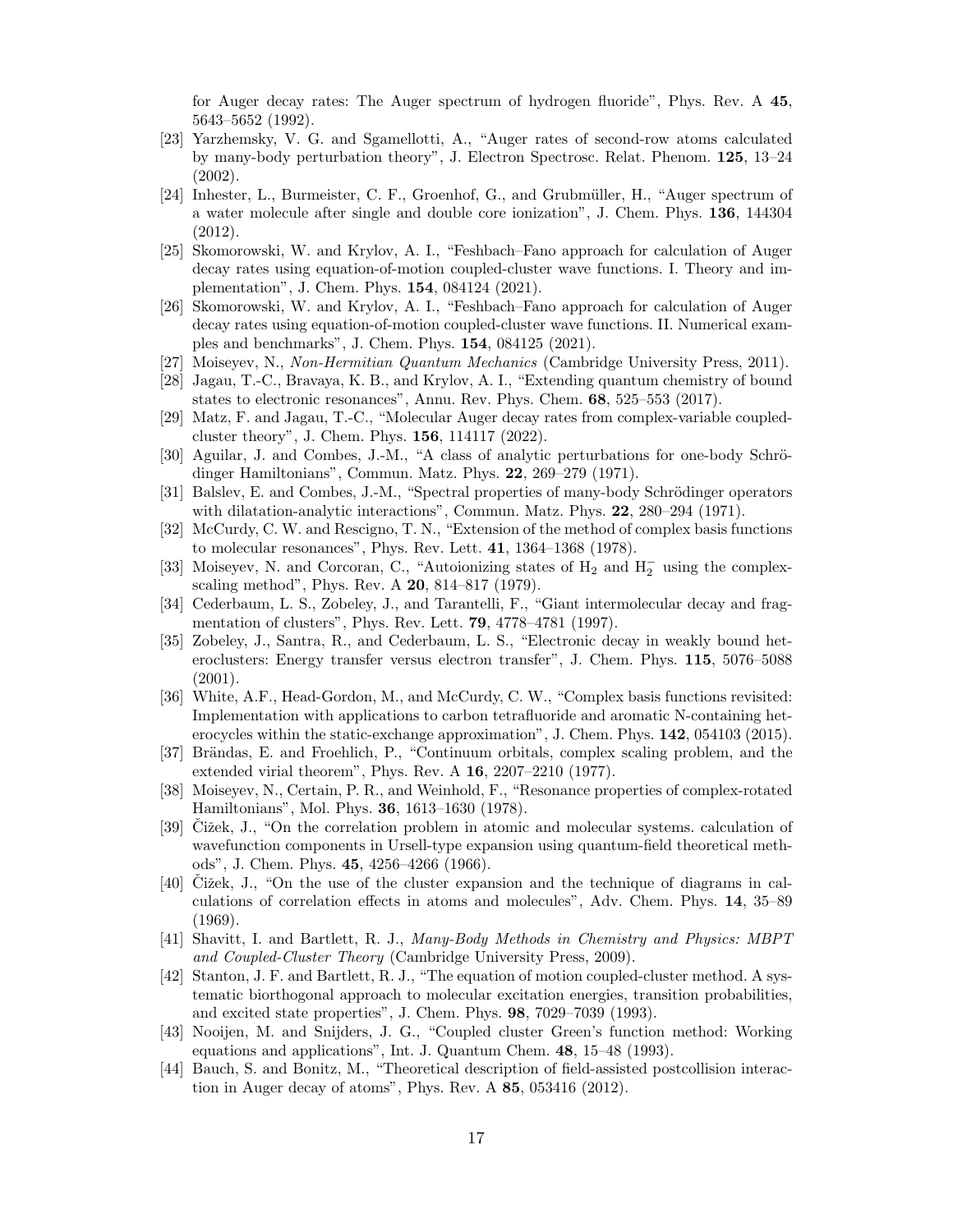- [45] Pisanty, E. and Ivanov, M., "Momentum transfers in correlation-assisted tunneling", Phys. Rev. A 89, 043416 (2014).
- [46] Driver, T., Champenois, E. G., Cryan, J. P., Li, S., Marinelli, A., Rosenberger, P., Kling, M. F., Ortmann, L., and Landsman, A., "Attosecond Electron Correlation and Molecular Resonance in K-Shell Photoexcitation of Nitric Oxide", APS Division of Atomic and Molecular Physics Meeting 2020.
- [47] Del Bene, J., Ditchfield, R., and Pople, J. A., "Self-Consistent Molecular Orbital Methods. X. Molecular Orbital Studies of Excited States with Minimal and Extended Basis Sets", J. Chem. Phys. 55, 2236–2241 (1971).
- [48] Dreuw, A. and Head-Gordon, M., "Single-reference ab initio methods for the calculation of excited states of large molecules", Chem. Rev. 105, 4009-4037 (2005).
- [49] Epifanovsky, E., Gilbert, A. T. B., Feng, X., Lee, J., Mao, Y., Mardirossian, N., Pokhilko, P., White, A. F., Coons, M. P., Dempwolff, A. L., Gan, Z., Hait, D., Horn, P. R., Jacobson, L. D., Kaliman, I., Kussmann, J., Lange, A. W., Lao, K. U., Levine, D. S., Liu, J., McKenzie, S. C., Morrison, A. F., Nanda, K. D., Plasser, F., Rehn, D. R., Vidal, M. L., You, Z.-Q., Zhu, Y., Alam, B., Albrecht, B. J., Aldossary, A., Alguire, E., Andersen, J. H., Athavale, V., Barton, D., Begam, K., Behn, A., Bellonzi, N., Bernard, Y. A., Berquist, E. J., Burton, H. G. A., Carreras, A., Carter-Fenk, K., Chakraborty, R., Chien, A. D., Closser, K. D., Cofer-Shabica, V., Dasgupta, S., de Wergifosse, M., Deng, J., Diedenhofen, M., Do, H., Ehlert, S., Fang, P.-T., Fatehi, S., Feng, Q., Friedhoff, T., Gayvert, J., Ge, Q., Gidofalvi, G., Goldey, M., Gomes, J., Gonz´alez-Espinoza, C. E., Gulania, S., Gunina, A. O., Hanson-Heine, M. W. D., Harbach, P. H. P., Hauser, A., Herbst, M. F., Vera, M. H., Hodecker, M., Holden, Z. C., Houck, S., Huang, X., Hui, K., Huynh, B. C., Ivanov, M., Jász, A., Ji, H., Jiang, H., Kaduk, B., Kähler, S., Khistyaev, K., Kim, J., Kis, G., Klunzinger, P., Koczor-Benda. Z., Koh, J. H., Kosenkov, D., Koulias. L., Kowalczyk, T., Krauter, C. M., Kue, K., Kunitsa, A., Kus, T., Ladjánszki, I., Landau, A., Lawler, K. V., Lefrancois, D., Lehtola, S., Li, R. R., Li, Y.-P., Liang, J., Liebenthal, M., Lin, H.-H., Lin, Y.-S., Liu, F., Liu, K.-Y., Loipersberger, M., Luenser, A., Manjanath, A., Manohar, P., Mansoor, E., Manzer, S. F., Mao. S.-P., Marenich, A. V., Markovich, T., Mason, S., Maurer, S. A., McLaughlin, P. F., Menger, M. F. S. J., Mewes, J.-M., Mewes, S. A., Morgante, P., Mullinax, J. W., Oosterbaan, K. J., Paran, G., Paul, A. C., Paul, S. K., Pavošević, F., Pei, Z., Prager, S., Proynov, E. I., Rák, A., Ramos-Cordoba, E., Rana, B., Rask, A. E., Rettig, A., Richard, R. M., Rob, F., Rossomme, E., Scheele, T., Scheurer, M., Schneider, M., Sergueev, N., Sharada, S. M., Skomorowski, W., Small, D. W., Stein, C. J., Su, Y.-C., Sundstrom, E. J., Tao, Z., Thirman, J., Tornai, G. J., Tsuchimochi, T., Tubman, N. M., Veccham, S. P., Vydrov, O., Wenzel, J., Witte, J., Yamada, A., Yao, K., Yeganeh, S., Yost, S. R., Zech, A., Zhang, I. Y., Zhang, X., Zhang, Y., Zuev, D., Aspuru-Guzik, A., Bell, A. T., Besley, N. A., Bravaya, K. B., Brooks, B. R., Casanova, D., Chai, J.-D., Coriani, S., Cramer, C. J., Cserey, G., DePrince, A. E., DiStasio, R. A., Dreuw, A., Dunietz, B. D., Furlani, T. R., Goddard, W. A., Hammes-Schiffer, S., Head-Gordon, T., Hehre, W. J., Hsu, C.-P., Jagau, T.-C., Jung, Y., Klamt, A., Kong, J., Lambrecht, D. S., Liang, W., Mayhall, N. J., McCurdy, C. W., Neaton, J. B., Ochsenfeld, C., Parkhill, J. A., Peverati, R., Rassolov, V. A., Shao, Y., Slipchenko, L. V., Stauch, T., Steele, R. P., Subotnik, J. E., Thom, A. J. W., Tkatchenko, A., Truhlar, D. G., Voorhis, T. V., Wesolowski, T. A., Whaley, K. B., Woodcock, H. L., Zimmerman, P. M., Faraji, S., Gill, P. M. W., Head-Gordon, M., Herbert, J. M., and Krylov, A. I., "Software for the frontiers of quantum chemistry: An overview of developments in the Q-Chem 5 package," J. Chem. Phys. 155, 084801 (2021).
- [50] Bravaya, K. B., Zuev, D., Epifanovsky, E., and Krylov, A. I., "Complex-scaled equationof-motion coupled-cluster method with single and double substitutions for autoionizing excited states: Theory, implementation, and examples", J. Chem. Phys. 138, 124106 (2013).
- [51] Zuev, D., Jagau, T.-C., Bravaya, K. B., Epifanovsky, E., Shao, Y., Sundstrom, E., Head-Gordon, M., and Krylov, A. I., "Complex absorbing potentials within EOM-CC family of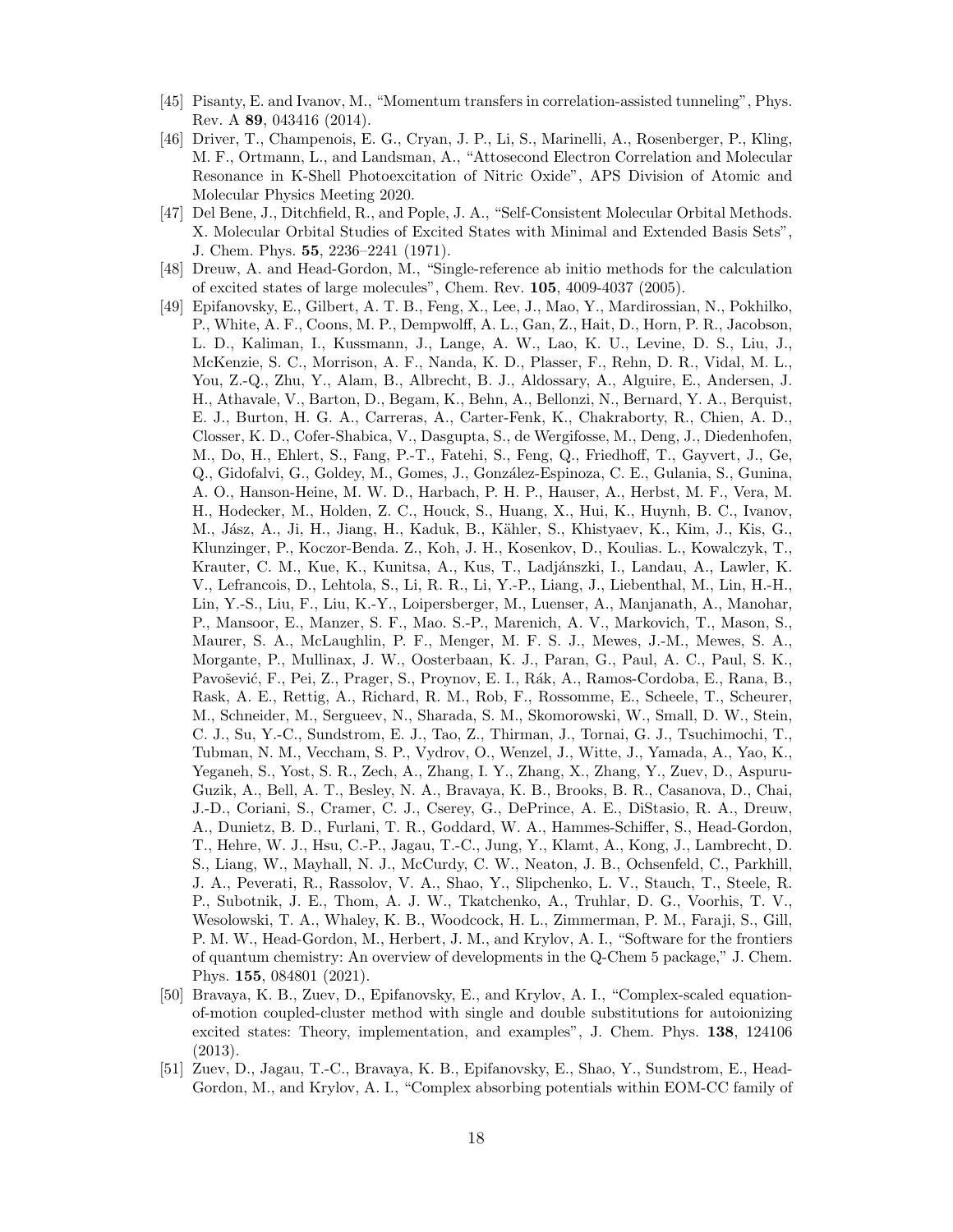methods: Theory, implementation, and benchmarks", J. Chem. Phys. 141, 024102 (2014).

- [52] White, A. F., McCurdy, C. W., Head-Gordon, M., "Restricted and unrestricted non-Hermitian Hartree-Fock: Theory, practical considerations, and applications to metastable molecular anions", J. Chem. Phys. 143, 074103 (2015).
- [53] White, A. F., Epifanovsky, E., McCurdy, C. W., and Head-Gordon, M., "Second-order Møller-Plesset and coupled cluster singles and doubles methods with complex basis functions for resonances in electron-molecule scattering", J. Chem. Phys. 146, 234107 (2017).
- [54] Gilbert, A. T. B, Besley, N. A., and Gill, P. M. W., "Self-Consistent Field Calculations of Excited States Using the Maximum Overlap Method (MOM)", J. Phys. Chem. A 112, 13164–13171 (2008).
- [55] Inhester, L., Burmeister, C. F., Groenhof, G., and Grubmüller, H., "Erratum: "Auger spectrum of a water molecule after single and double core ionization" [J. Chem. Phys. 136, 144304 (2012)]", J. Chem. Phys. 141, 069904 (2014).
- [56] Müller, A., Bernhardt, D., Borovik Jr., A., Buhr, T., Hellhund, J., Holste, K., Kilcoyne. A. L. D., Klumpp, S., Martins, M., Ricz, S., Seltmann, J., Viefhaus, J., and Schippers, S., "Photoionization of Ne atoms and Ne+ ions near the K edge: Precision spectroscopy and absolute cross-sections", Astrophys. J. 836, 166 (2017).
- [57] Sankari, R., Ehara, M., Nakatsuji, H., Senba, Y., Hosokawa, K., Yoshida, H, De Fanis, A., Tamenori, Y., Aksela, S., and Ueda, K., "Vibrationally resolved O 1s photoelectron spectrum of water", Chem. Phys. Lett. 380, 647–653 (2003).
- [58] Carroll, X. T., Berrah, N., Bozek, J., Hahne, J., Kukk, E., Saethre, L. J., and Thomas, T. D., "Carbon 1s photoelectron spectrum of methane: Vibrational excitation and core-hole lifetime", Phys. Rev. A 59, 3386–3393 (1999).
- [59] Asplund, L., Gelius, U., Hedman, S., Helenelund, K., Siegbahn, K., and Siegbahn, P. E. M. , "Vibrational structure and lifetime broadening in core-ionised methane", J. Phys. B 18, 1569–1579 (1985).
- [60] Heimann, P. A., Medhurst, L. J., Siggel, M. R. F., Shirley, D. A., Chen, C. T., Ma, Y., and Sette, F. "Zero electron kinetic energy photoemission of  $\text{CH}_4$  and  $\text{CD}_4$  at the carbon K ionization threshold" Chem. Phys. Lett. 183, 234–238 (1991).
- [61] Köppe, H. M., Itchkawitz, B. S., Kilcoyne, A. L. D., Feldhaus, J., Kempgens, B., Kivimäki, A., Neeb, M., and Bradshaw, A. M., "High-resolution C 1s photoelectron spectra of methane". Phys. Rev. A 53, 4120–4126 (1996).
- [62] McGuire, E. J., "K-Shell Auger Transition Rates and Fluorescence Yields for Elements Be-Ar", Phys. Rev. 185, 1–6 (1969).
- [63] Hasoğlu, M. F., Nikolić, D., Gorczyca, T. W., Manson, S. T., Chen, M. H., and Badnell, N. R., "Nonmonotonic behavior as a function of nuclear charge of the K-shell Auger and radiative rates and fluorescence yields along the  $1s2s^22p^3$  isoelectronic sequence", Phys. Rev. A 78, 032509 (2008).
- [64] Jahnke, T., Hergenhahn, U., Winter, B., Dörner, R., Frühling, U., Demekhin, P. V., Gokhberg, K., Cederbaum, L. S., Ehresmann, A., Knie, A., and Dreuw, A., "Interatomic and intermolecular Coulombic decay", Chem. Rev. 120, 11295–11369 (2020).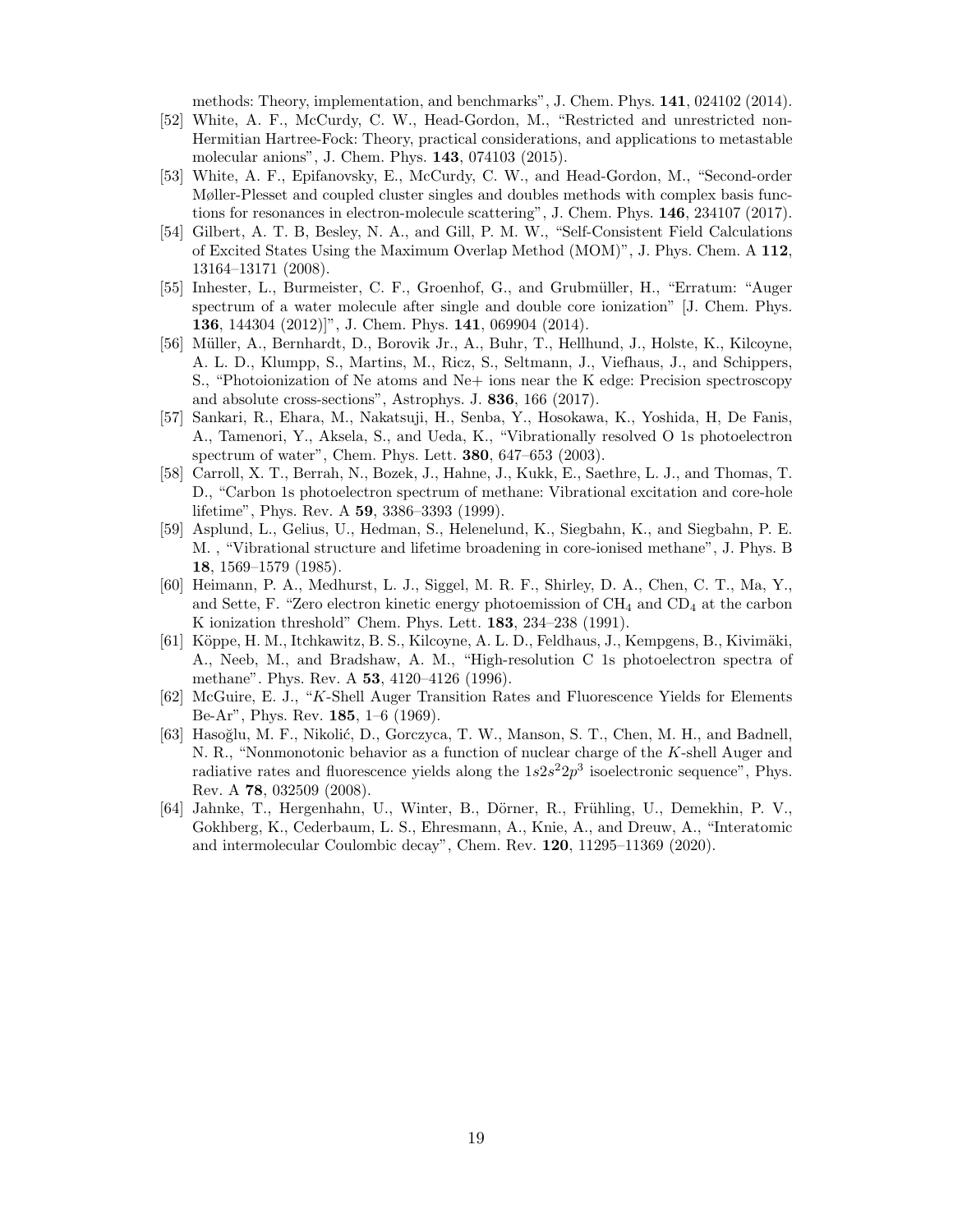# Supplementary Material: Channel-specific core-valence projectors for determining partial Auger decay widths

Florian Matz<sup>1</sup>, Thomas-Christian Jagau<sup>1</sup>

 $1$ Division of Quantum Chemistry and Physical Chemistry, KU Leuven, Celestijnenlaan 200F, 3001 Leuven, Belgium

E-Mail: florian.matz@kuleuven.be; thomas.jagau@kuleuven.be

24th May 2022

Table 1: Exponents used for complex-scaled basis functions in CBF calculations.

| Atom          | S         | p                                           | $\rm d$    |
|---------------|-----------|---------------------------------------------|------------|
|               |           | Basis set: cc-pCVTZ $(5sp) + 2\times (spd)$ |            |
| H             | 0.398893  | 1.605 600                                   | 2.184213   |
|               | 0.129217  | 0.520 551                                   | 0.386118   |
| $\mathcal{C}$ | 1.577501  | 6.349666                                    | 8.637909   |
|               | 0.511016  | 2.058625                                    | 1.526 981  |
| N             | 2.180490  | 8.776783                                    | 11.939 692 |
|               | 0.706349  | 2.845 520                                   | 2.110659   |
| O             | 2.775914  | 11.173450                                   | 15.200 051 |
|               | 0.899 231 | 3.622543                                    | 2.687015   |
| Ne            | 4.330 600 | 17.431 284                                  | 23.713034  |
|               | 1.402856  | 5.651395                                    | 4.191912   |
|               |           | Basis set: cc-pCVTZ $(5sp) + 4\times(spd)$  |            |
|               | 0.398893  | 1.605 600                                   | 2.184213   |
| H             | 0.258435  | 1.041 103                                   | 0.772 236  |
|               | 0.129217  | 0.520551                                    | 0.386 118  |
|               | 0.064609  | 0.260276                                    | 0.193059   |
|               | 2.775914  | 11.173450                                   | 15.200 051 |
| ∩             | 1.798 461 | 7.245 086                                   | 5.374 029  |
|               | 0.899231  | 3.622543                                    | 2.687015   |
|               | 0.449615  | 1.811 272                                   | 1.343 507  |
|               | 4.330600  | 17.431 284                                  | 23.713034  |
| Ne            | 2.805712  | 11.302789                                   | 8.383823   |
|               | 1.402856  | 5.651395                                    | 4.191912   |
|               | 0.701 428 | 2.825697                                    | 2.095 956  |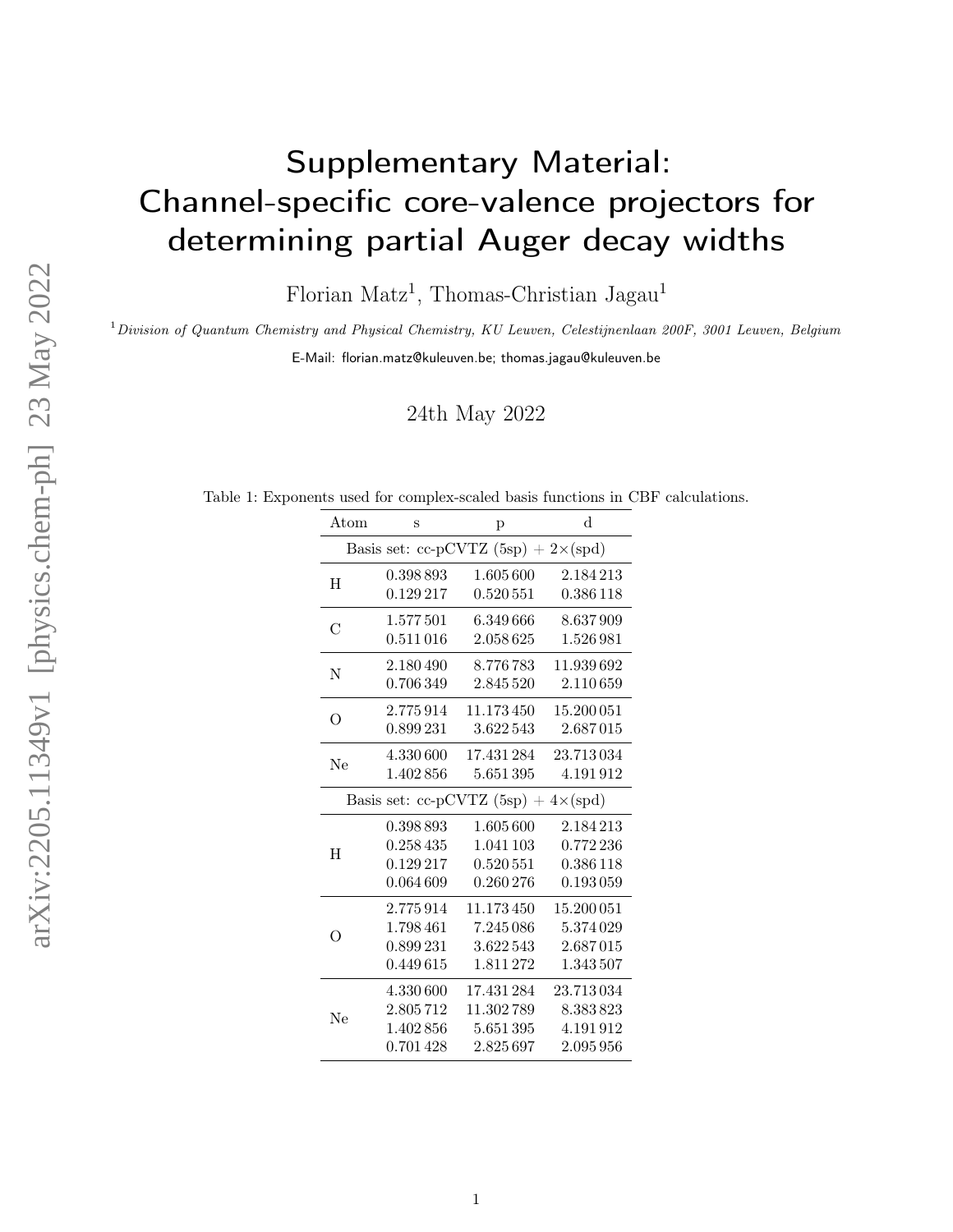Table 2: Results for the core-ionized state of water from CIS calculations using different states of the water cation as HF reference. The cc-pCVTZ (5sp) basis set with 2 complex scaled s-, p- and d-shells on each atom is used.  $\Delta E$  refers to the energy difference between valence-hole reference state and core-ionized state. Calculations were carried out with a  $\theta$  optimized for each reference (upper part of the table) and with a uniform  $\theta$  (lower part of the table). The last row shows the sum of the partial half-widths of the channels included in the respective CIS calculation as obtained from a decomposition of the CCSD energy. Here, only 50% of the width is considered for decay into open-shell singlet states as only 50% of these wave functions is described by CIS.

| HF reference state                    | $2a_1^{-1}$               | $1b_2^{-1}$               | $3a_1^{-1}$               | $1b_1^{-1}$               |
|---------------------------------------|---------------------------|---------------------------|---------------------------|---------------------------|
| Decay channels                        | $2a_12a_1$ , $2a_13a_1$ , | $2a_11b_2$ , $3a_11b_2$ , | $2a_13a_1$ , $3a_13a_1$ , | $2a_11b_1$ , $3a_11b_1$ , |
| included                              | $2a_11b_1$ , $2a_11b_2$   | $1b_11b_2$ , $1b_21b_2$   | $3a_11b_1$ , $3a_11b_2$   | $1b_11b_1$ , $1b_11b_2$   |
| $\theta_{\rm opt}$ / $\circ$          | 22                        | 28                        | 28                        | 14                        |
| $ dE/d\theta /$ Hartree/ <sup>o</sup> | $4.5 \cdot 10^{-6}$       | $1.2 \cdot 10^{-5}$       | $1.7 \cdot 10^{-5}$       | $2.4 \cdot 10^{-5}$       |
| $Re(\Delta E) / eV$                   | 514.0                     | 530.0                     | 533.4                     | 535.1                     |
| $-\text{Im}(\Delta E) / \text{meV}$   | 19.6                      | 11.1                      | 20.1                      | 14.4                      |
| $-\text{Im}(E) / \text{meV}$          | 26.6                      | 16.2                      | 18.4                      | 17.1                      |
| $\theta$ / $\circ$                    | 28                        | 28                        | 28                        | 28                        |
| $ dE/d\theta /$ Hartree/ <sup>o</sup> | $9.9 \cdot 10^{-6}$       | $1.2 \cdot 10^{-5}$       | $1.7 \cdot 10^{-5}$       | $4.3 \cdot 10^{-5}$       |
| $Re(\Delta E) / eV$                   | 514.0                     | 530.0                     | 533.4                     | 535.1                     |
| $-\text{Im}(\Delta E) / \text{meV}$   | <b>20.0</b>               | 11.1                      | 20.1                      | 13.6                      |
| $-\text{Im}(E) / \text{meV}$          | 24.8                      | 16.2                      | 18.4                      | 18.1                      |
| $\sum \Gamma_{\rm CCSD}/2$ / meV      | 21.7                      | 15.8                      | 19.1                      | 20.6                      |

Table 3: Partial half-widths of core-ionized water, calculated with different methods and the cc-pCVTZ (5sp) basis set with 2 complex scaled s-, p- and d-shells on each atom.

|                      |              | <b>CIS</b>       |              | CCSD               | EOMIP-CCSD |         | CCSD                 | MRCI   |         |
|----------------------|--------------|------------------|--------------|--------------------|------------|---------|----------------------|--------|---------|
| Decay                |              | ACP/id. $\theta$ |              | ACP/diff. $\theta$ | ACP        | ACP     |                      | energy | Fanob   |
| channel              | $\lq\lq$ in" | "out"            | $\lq\lq$ in" | ``out"             | "out"      | "out"   | decomp. <sup>a</sup> |        |         |
| $2a_1 2a_1$          | 8.7          | 8.8              | 8.8          | 9.1                | 9.8        | 8.5     | 9.1                  | 9.7    | 2.1     |
| $2a_13a_1$ (singlet) | 7.0          | 7.2              | 6.8          | 7.1                | 6.6        | 6.6     | 6.8                  | 8.6    | 5.5     |
| $2a_13a_1$ (triplet) | 1.2          | 1.4              | 1.2          | 1.4                | 1.3        | 1.2     | 1.3                  | 1.8    | 1.3     |
| $2a_11b_1$ (singlet) | 6.2          | 6.4              | 6.3          | 6.5                | 6.0        | 6.1     | 6.5                  | 7.9    | 5.0     |
| $2a_11b_1$ (triplet) | 1.4          | 1.5              | 1.4          | $1.6\,$            | 1.5        | 1.4     | 1.6                  | 1.9    | 1.5     |
| $2a_11b_2$ (singlet) | 4.4          | 4.5              | 4.1          | 4.2                | 3.8        | 4.2     | 4.1                  | 6.2    | 3.3     |
| $2a_11b_2$ (triplet) | 1.1          | 1.2              | 1.0          | 1.2                | 1.1        | 1.0     | 1.0                  | 1.5    | 0.8     |
| $3a_13a_1$           | 5.6          | 5.7              | 5.6          | 5.7                | 5.1        | 4.6     | 5.9                  | 7.3    | $6.6\,$ |
| $3a_11b_1$ (singlet) | 7.8          | 7.9              | 7.1          | 7.2                | 7.3        | 6.9     | 8.3                  | 10.9   | 9.0     |
| $3a_11b_1$ (triplet) | 0.2          | $0.2\,$          | $0.2\,$      | $0.2\,$            | 0.1        | 0.1     | 0.1                  | 0.1    | 0.2     |
| $3a_11b_2$ (singlet) | 6.5          | 6.6              | 6.5          | $6.6\,$            | 7.2        | 6.1     | 8.3                  | 8.3    | 6.6     |
| $3a_11b_2$ (triplet) | 0.1          | 0.1              | 0.1          | 0.1                | 0.1        | 0.1     | 0.1                  | 0.1    | 0.2     |
| $1b_11b_1$           | 7.6          | 7.6              | 6.7          | $6.6\,$            | 7.1        | 6.4     | 8.1                  | 9.8    | $\,9.5$ |
| $1b_11b_2$ (singlet) | 6.8          | 6.9              | 6.1          | 6.2                | 6.0        | 5.8     | 6.9                  | 9.1    | 7.6     |
| $1b_11b_2$ (triplet) | 0.0          | 0.0              | 0.0          | 0.0                | 0.0        | 0.0     | 0.0                  | 0.0    | 0.0     |
| $1b_21b_2$           | 4.3          | 4.3              | 4.3          | 4.3                | 4.3        | $3.9\,$ | 5.0                  | 5.4    | 4.9     |
| Sum                  | 68.8         | 70.5             | 66.3         | 67.9               | 67.3       | 62.8    | 73.1                 | 88.5   | 64.1    |

<sup>a</sup> Right column: Obtained with the cc-pCVTZ (5sp) basis set with 4 complex scaled s-, p- and d-shells on each atom.

 $^{\rm b}$  From Refs. 24 and 55.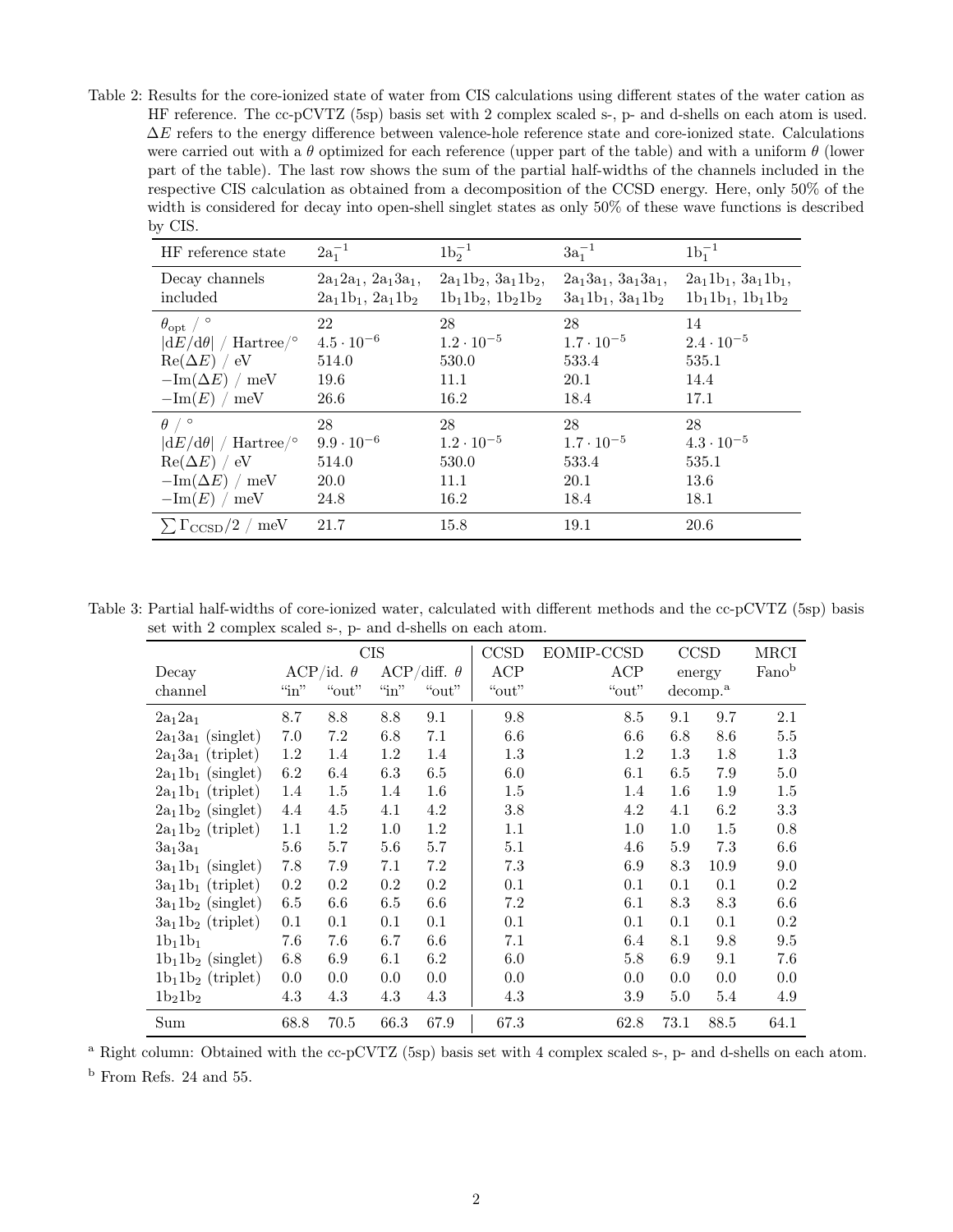

Figure 1: Partial decay widths of core-ionized water computed with different methods. Complex-variable calculations are done with the cc-pCVTZ (5sp) basis set with 2 complex scaled s-, p- and d-shells on each atom; all values are available from Table 3. Fano-MRCI and Fano-EOM-CCSD results are taken from Refs. [24,55] and [26], respectively.

Table 4: Total decay half-widths of the core-ionized neon atom, CIS-"out" (reconstituted) calculated with different methods.

| $\theta_{\rm opt}$<br>$\circ$ | $\frac{\mathrm{d}E}{\mathrm{d}\theta}$ | $-\text{Im}(E)$      | $\theta_{\rm opt}$<br>$\circ$ | $\frac{\mathrm{d}E}{\mathrm{d}\theta}$ | $-\text{Im}(E)$<br>meV                                   |
|-------------------------------|----------------------------------------|----------------------|-------------------------------|----------------------------------------|----------------------------------------------------------|
|                               |                                        |                      |                               |                                        |                                                          |
| 10                            | $3.3 \cdot 10^{-5}$                    | 102                  | 17                            | $3.8 \cdot 10^{-5}$                    | 115                                                      |
| 12                            | $3.8 \cdot 10^{-6}$                    | 94                   | 22                            | $5.4 \cdot 10^{-5}$                    | 129                                                      |
| 9                             | $2.1 \cdot 10^{-4}$                    | 125                  | 20                            | $1.1 \cdot 10^{-4}$                    | 107                                                      |
| 9                             | $5.0 \cdot 10^{-5}$                    | 29                   | 20                            | $2.5 \cdot 10^{-5}$                    | 24                                                       |
| 9                             | $6.2 \cdot 10^{-5}$                    | 28                   | 20                            | $3.0 \cdot 10^{-5}$                    | 42                                                       |
|                               |                                        | 109                  |                               |                                        | 109                                                      |
|                               |                                        | 129                  |                               |                                        | 129                                                      |
|                               |                                        | Hartree <sup>o</sup> | $CS$ /cc-p $CV5Z$<br>meV      |                                        | $CBF/cc-pCVTZ (5sp) + 2\times (spd)$<br>Hartree/ $\circ$ |

<sup>a</sup> From Ref. 26.

 $<sup>b</sup>$  From Ref. 56.</sup>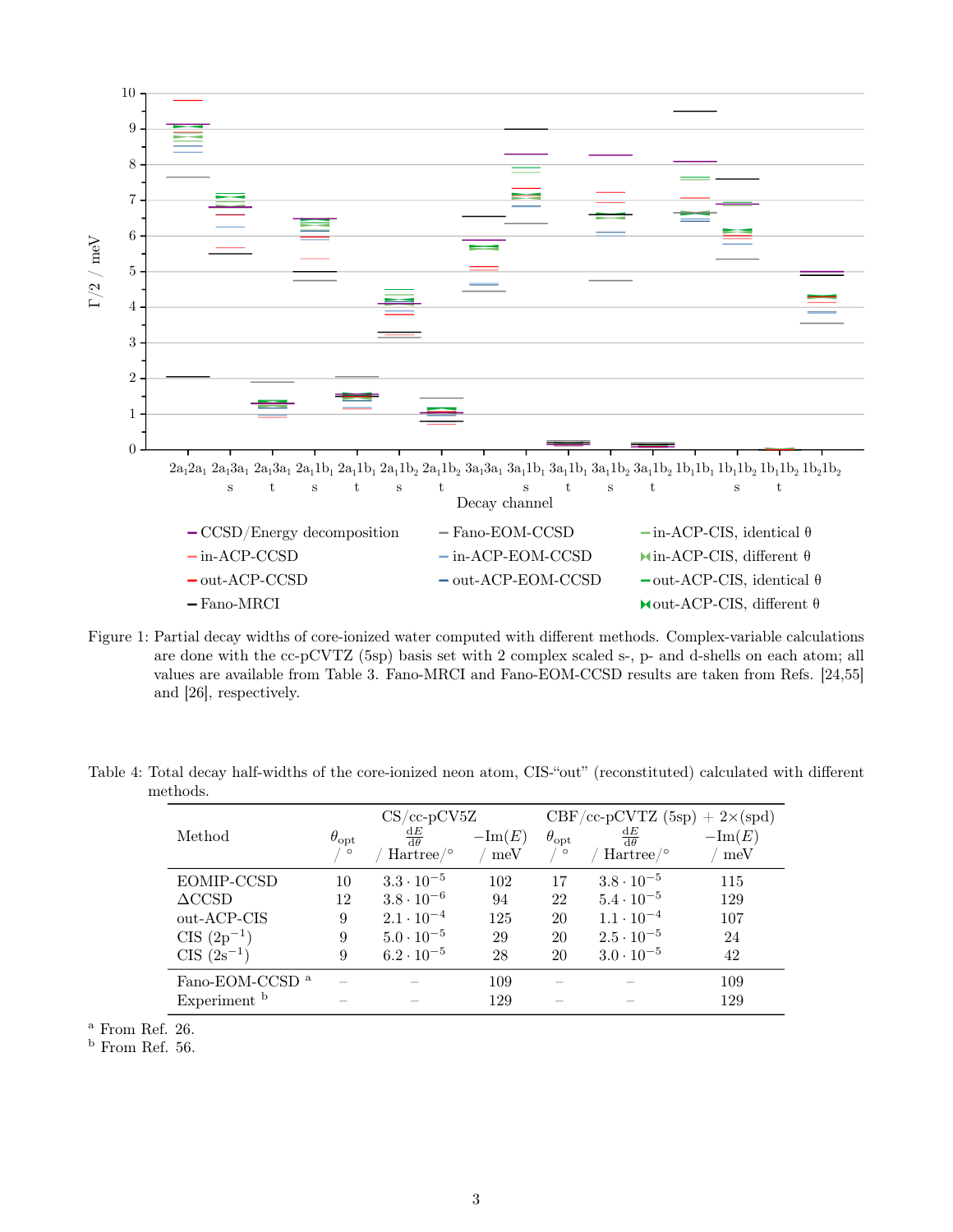Table 5: Total decay half-widths of the core-ionized ammonia and methane molecules, calculated with different methods and the cc-pCVTZ (5sp) basis set with 2 complex scaled s-, p- and d-shells on each atom.

| Ammonia                    |                                |                                                                            |                        |  |  |  |  |  |
|----------------------------|--------------------------------|----------------------------------------------------------------------------|------------------------|--|--|--|--|--|
| Method                     | $\theta_{\rm opt}/\textdegree$ | $\frac{\mathrm{d}E}{\mathrm{d}\theta}$<br>$\mu$ Hartree $\mu$ <sup>o</sup> | $-\text{Im}(E)$<br>meV |  |  |  |  |  |
| EOMIP-CCSD                 | 21                             | $5.3 \cdot 10^{-6}$                                                        | 56                     |  |  |  |  |  |
| $\Delta \text{CCSD}$       | 15                             | $8.6 \cdot 10^{-6}$                                                        | 55                     |  |  |  |  |  |
| out-ACP-CIS                | 23                             | $4.7 \cdot 10^{-5}$                                                        | 53                     |  |  |  |  |  |
|                            | Methane                        |                                                                            |                        |  |  |  |  |  |
| EOMIP-CCSD                 | 19                             | $1.5 \cdot 10^{-5}$                                                        | 37                     |  |  |  |  |  |
| $\Delta \text{CCSD}$       | 13                             | $2.3 \cdot 10^{-5}$                                                        | 38                     |  |  |  |  |  |
| out-ACP-CIS                | 15                             | $3.2 \cdot 10^{-5}$                                                        | 37                     |  |  |  |  |  |
| Fano-EOM-CCSD <sup>a</sup> |                                |                                                                            | 33                     |  |  |  |  |  |
| Experiment <sup>b</sup>    |                                |                                                                            | 47                     |  |  |  |  |  |

## $^{\rm a}$  From Ref. 26.

 $<sup>b</sup>$  From Ref. 58.</sup>



Figure 2: Partial widths of core-ionized neon, calculated with different methods. Experimental values from Ref. 56. Fano-EOM-CCSD values from Ref. 26.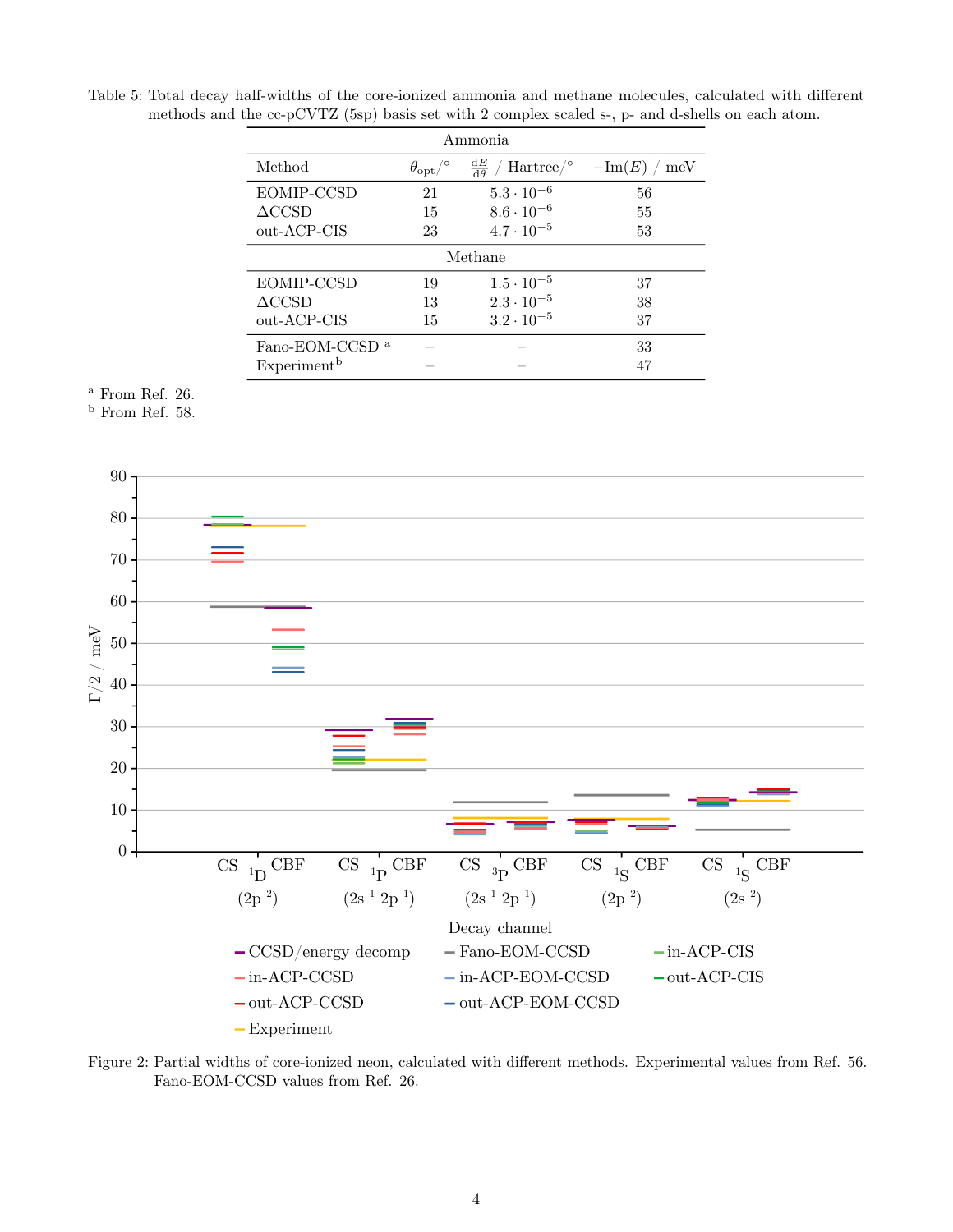| Decay                             |                          | CCSD     |                          | EOMIP-CCSD                           |                          | <b>CIS</b> | CCSD     | EOM-CCSD          | $expt$ <sup>b</sup> |
|-----------------------------------|--------------------------|----------|--------------------------|--------------------------------------|--------------------------|------------|----------|-------------------|---------------------|
| channel                           |                          | ACP      |                          | ACP                                  | ACP                      |            | energy   | Fano <sup>a</sup> |                     |
|                                   | $\omega$ in"             | " $out"$ | $``\rm in"$              | " $out$ "                            | $\lq$ in"                | "out"      | decomp.  |                   |                     |
|                                   |                          |          |                          | $CS$ /cc-p $CV5Z$                    |                          |            |          |                   |                     |
| <sup>1</sup> D $(2p^{-2})$        | 69.6                     | 71.7     | 71.6                     | 73.1                                 | 78.6                     | 80.4       | 78.4     | 58.8              | 78.2(21)            |
| <sup>1</sup> P $(2s^{-1}2p^{-1})$ | $25.3\,$                 | 27.9     | 22.8                     | 24.4                                 | 21.2                     | $22.2\,$   | $29.2\,$ | $19.6\,$          | 22.1(7)             |
| ${}^{3}P(2s^{-1}2p^{-1})$         | $4.8\,$                  | 6.8      | $4.2\,$                  | $5.3\,$                              | 4.4                      | $5.2\,$    | 6.6      | 11.9              | 8.1(3)              |
| <sup>1</sup> S $(2p^{-2})$        | $6.6\,$                  | 7.1      | 4.7                      | 4.5                                  | $5.1\,$                  | $5.1\,$    | 7.6      | 13.6              | 7.9(3)              |
| <sup>1</sup> S $(2s^{-2})$        | 12.4                     | 13.0     | 11.0                     | 11.2                                 | 11.3                     | 11.6       | 12.5     | 5.3               | 12.2(4)             |
| $\operatorname{Sum}$              | 118.9                    | 126.5    | 114.2                    | 118.5                                | 120.6                    | 124.5      | 134.3    | 109.2             | 128.5(30)           |
|                                   |                          |          |                          | $CBF/cc-pCVTZ (5sp) + 2\times (spd)$ |                          |            |          |                   |                     |
| <sup>1</sup> D $(2p^{-2})$        | 56.3                     | 56.7     | 44.2                     | 43.1                                 | 48.6                     | 49.1       | 58.4     |                   |                     |
| <sup>1</sup> P $(2s^{-1}2p^{-1})$ | $27.4\,$                 | 29.4     | $30.2\,$                 | $30.9\,$                             | $29.5\,$                 | $30.5\,$   | $31.9\,$ |                   |                     |
| ${}^{3}P(2s^{-1}2p^{-1})$         | $5.3\,$                  | $7.2\,$  | $5.8\,$                  | $6.6\,$                              | 6.2                      | 6.9        | $7.2\,$  |                   |                     |
| <sup>1</sup> S $(2p^{-2})$        | $5.4\,$                  | $5.1\,$  | $6.0\,$                  | $5.7\,$                              | $5.8\,$                  | $5.8\,$    | 6.2      |                   |                     |
| <sup>1</sup> S $(2s^{-2})$        | 13.3                     | 13.8     | 13.8                     | 15.0                                 | 14.0                     | 14.7       | 14.3     |                   |                     |
| Sum                               | 107.7                    | 112.2    | 100.0                    | 101.2                                | 104.1                    | 107.0      | 118.0    |                   |                     |
|                                   |                          |          |                          | $CBF/cc-pCVTZ (5sp) + 4\times (spd)$ |                          |            |          |                   |                     |
| <sup>1</sup> D $(2p^{-2})$        |                          | 69.4     |                          | 63.7                                 |                          | 68.0       | 75.5     |                   |                     |
| <sup>1</sup> P $(2s^{-1}2p^{-1})$ |                          | 28.1     |                          | 25.8                                 |                          | 23.0       | 29.6     |                   |                     |
| ${}^{3}P(2s^{-1}2p^{-1})$         |                          | 6.9      | $\overline{\phantom{0}}$ | $5.6\,$                              | $\overline{\phantom{m}}$ | 5.4        | 6.7      |                   |                     |
| <sup>1</sup> S $(2p^{-2})$        | $\overline{\phantom{0}}$ | 4.9      |                          | 4.5                                  | $\overline{\phantom{0}}$ | $3.1\,$    | 5.7      |                   |                     |
| <sup>1</sup> S $(2s^{-2})$        | $\overline{\phantom{a}}$ | $13.8\,$ | $\overline{\phantom{m}}$ | 12.3                                 | $\overline{\phantom{a}}$ | 13.3       | 13.5     |                   |                     |
| Sum                               | $\overline{\phantom{0}}$ | 123.1    | $\overline{\phantom{0}}$ | 111.9                                | $\overline{\phantom{0}}$ | 112.8      | 131.0    |                   |                     |

Table 6: Partial half-widths of core-ionized neon, calculated with different methods.

<sup>a</sup> From Ref. 26.

 $<sup>b</sup>$  From Ref. 56.</sup>

Table 7: Partial half-widths of core-ionized ammonia, calculated with different methods and the cc-pCVTZ (5sp) basis set with 2 complex scaled s-, p- and d-shells on each atom.  $\;$ 

| Decay<br>channel                       | <b>CCSD</b><br>ACP |       |              | EOMIP-CCSD<br>ACP | <b>CIS</b><br>ACP |       | <b>CCSD</b>       |
|----------------------------------------|--------------------|-------|--------------|-------------------|-------------------|-------|-------------------|
|                                        | $\lq$ in"          | "out" | $\lq\lq$ in" | "out"             | $\lq\lq$ in"      | "out" | energy<br>decomp. |
| $^{1}\mathrm{A}_{2}$ $(2a_{1}^{-2})$   | 7.2                | 7.8   | 7.0          | 7.2               | 7.4               | 7.6   | 7.3               |
| <sup>1</sup> E $(2a_1^{-1}1e^{-1})$    | 5.9                | 7.2   | 7.3          | 7.7               | 7.5               | 7.7   | 7.9               |
| ${}^{3}E(2a_{1}^{-1}1e^{-1})$          | 1.3                | 2.0   | 1.5          | 1.7               | 2.0               | 2.1   | 2.0               |
| ${}^{1}A_{1}$ (1e <sup>-2</sup> )      | 2.6                | 2.6   | 2.5          | 2.5               | 2.0               | 1.9   | 3.6               |
| $E(1e^{-2})$                           | 9.8                | 10.2  | 8.2          | 8.3               | 9.4               | 9.5   | 11.7              |
| ${}^{3}A_{2}$ $(1e^{-2})$              | 0.0                | 0.0   | 0.1          | 0.0               | 0.0               | 0.0   | 0.0               |
| $^{1}A_{1}$ $(3a_{1}^{-2})$            | 5.6                | 5.8   | 4.7          | 4.8               | 5.7               | 5.8   | 6.7               |
| $^{1}A_{1}$ $(2a_{1}^{-1}3a_{1}^{-1})$ | 4.2                | 5.2   | 4.9          | 5.3               | 5.4               | 5.6   | 5.3               |
| ${}^3A_1$ $(2a_1^{-1}3a_1^{-1})$       | 0.7                | 1.1   | 0.8          | 1.0               | 1.0               | 1.1   | 1.1               |
| <sup>1</sup> E $(3a_1^{-1}1e^{-1})$    | 11.6               | 12.2  | 10.1         | 10.3              | 11.3              | 11.5  | 14.2              |
| ${}^{3}E(3a_{1}^{-1}1e^{-1})$          | 0.1                | 0.1   | 0.1          | 0.1               | 0.2               | 0.2   | 0.1               |
| Sum                                    | 49.0               | 54.2  | 47.1         | 48.9              | 51.9              | 53.2  | 59.9              |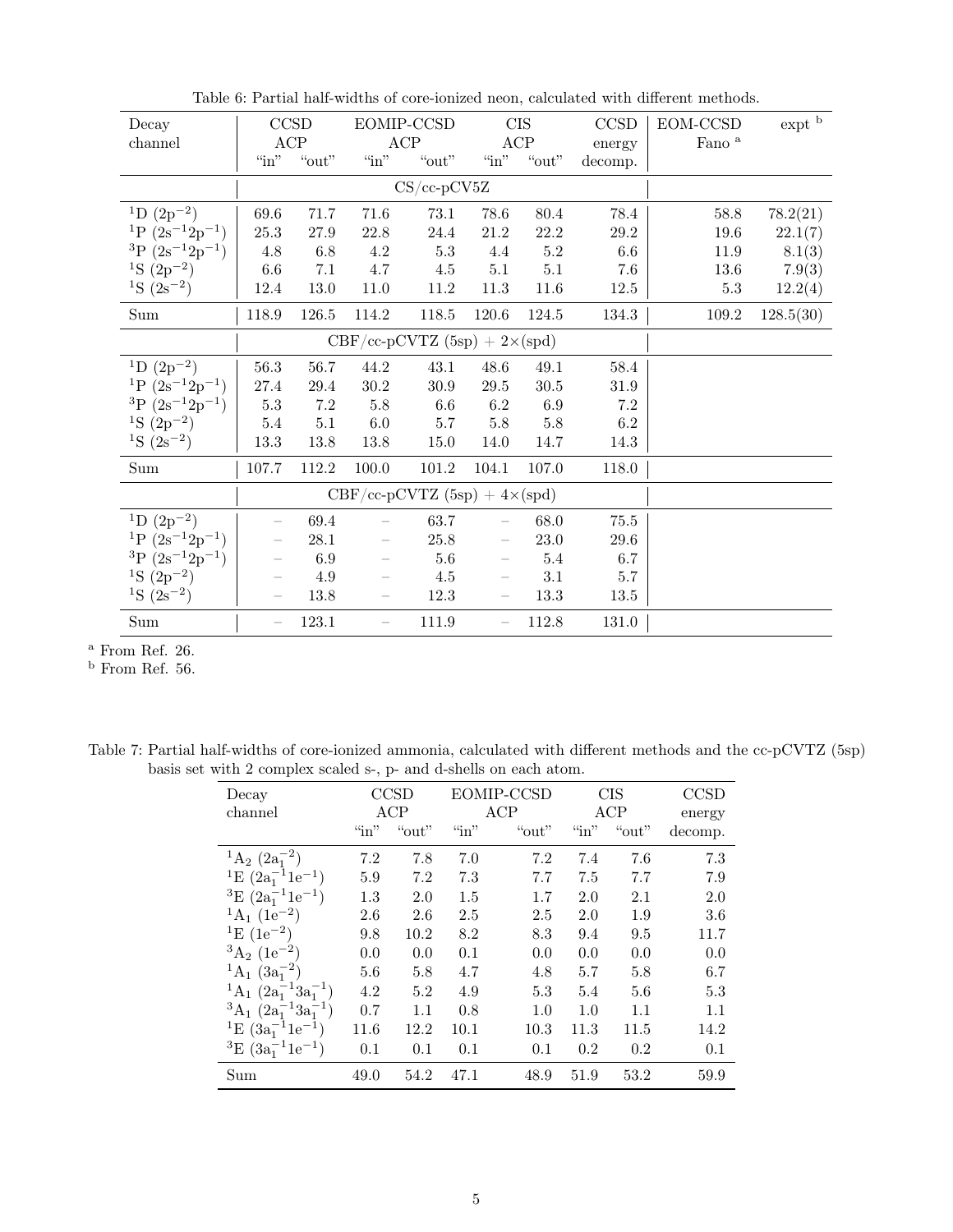

Figure 3: Partial widths of core-ionized ammonia, calculated with different methods and the cc-pCVTZ (5sp) basis set with 2 complex scaled s-, p- and d-shells on each atom.

Table 8: Partial half-widths of core-ionized methane, calculated with different methods and the cc-pCVTZ (5sp) basis set with 2 complex scaled s-, p- and d-shells on each atom.

| Decay                                     | <b>CCSD</b> |           | EOMIP-CCSD |       | <b>CIS</b> |           | <b>CCSD</b> | EOM-CCSD          |
|-------------------------------------------|-------------|-----------|------------|-------|------------|-----------|-------------|-------------------|
| channel                                   | ACP         |           | ACP        |       | ACP        |           | energy      | Fano <sup>a</sup> |
|                                           | $\sin$ "    | " $out$ " | $\lq$ in"  | "out" | $\sin$     | " $out$ " | decomp.     |                   |
| $^{1}A_{1}$<br>$(2a_1^{-2})$              | 5.9         | 5.9       | 5.9        | 5.8   | 5.8        | 5.9       | 5.7         | 6.6               |
| ${}^{1}T_{2}$ $(2a_{1}^{-1}1t_{2}^{-1})$  | 6.7         | 8.6       | 8.3        | 8.7   | 6.7        | 7.1       | 9.5         | 7.1               |
| ${}^3T_2$<br>$(2a_1^{-1}1t_2^{-1})$       | 1.8         | 2.9       | 2.0        | 2.3   | 2.1        | 2.4       | 2.9         | 3.4               |
| <sup>1</sup> T <sub>2</sub> $(1t_2^{-2})$ | 14.6        | 16.3      | 11.6       | 12.0  | 13.6       | 14.0      | 19.3        | 8.0               |
| $^{1}A_{1}$ $(1t_{2}^{-2})$               | $1.1\,$     | 0.9       | 1.3        | 1.1   | 1.3        | 1.1       | 1.3         | 3.0               |
| <sup>1</sup> E $(1t_2^{-2})$              | 7.9         | 8.3       | 6.5        | 6.5   | 6.3        | 6.3       | 9.9         | 5.4               |
| ${}^{3}T_{1}$ $(1t_{2}^{-2})$             | 0.0         | 0.0       | 0.0        | 0.0   | 0.1        | 0.1       | 0.0         | 0.0               |
| Sum                                       | 38.0        | 43.0      | 35.5       | 36.4  | 35.9       | 37.0      | 48.7        | 33.4              |

<sup>b</sup> From. Ref. 26.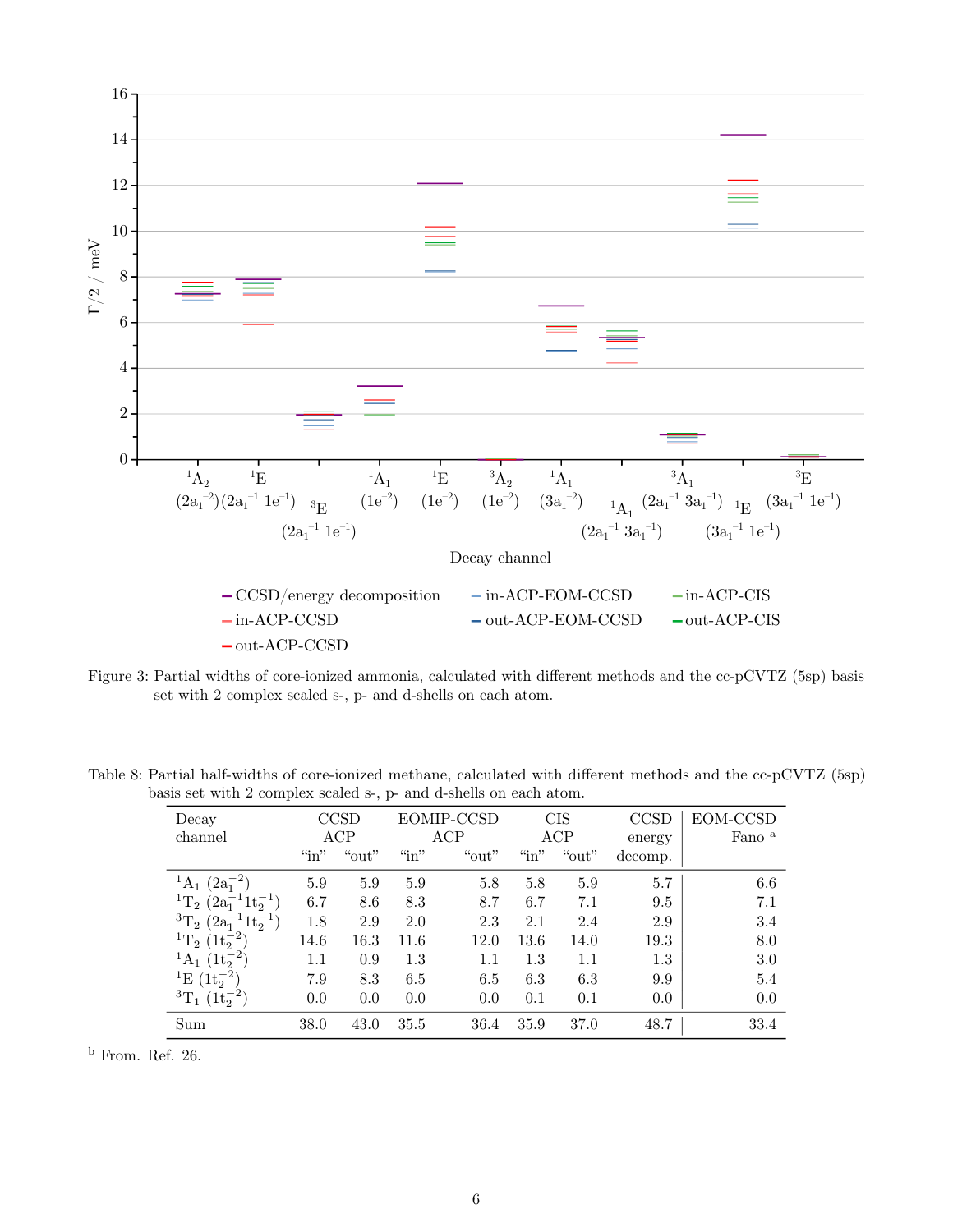

Figure 4: Partial widths of core-ionized methane, calculated with different methods and the cc-pCVTZ (5sp) basis set with 2 complex scaled s-, p- and d-shells on each atom. Fano-EOM-CCSD values from Ref. 26.